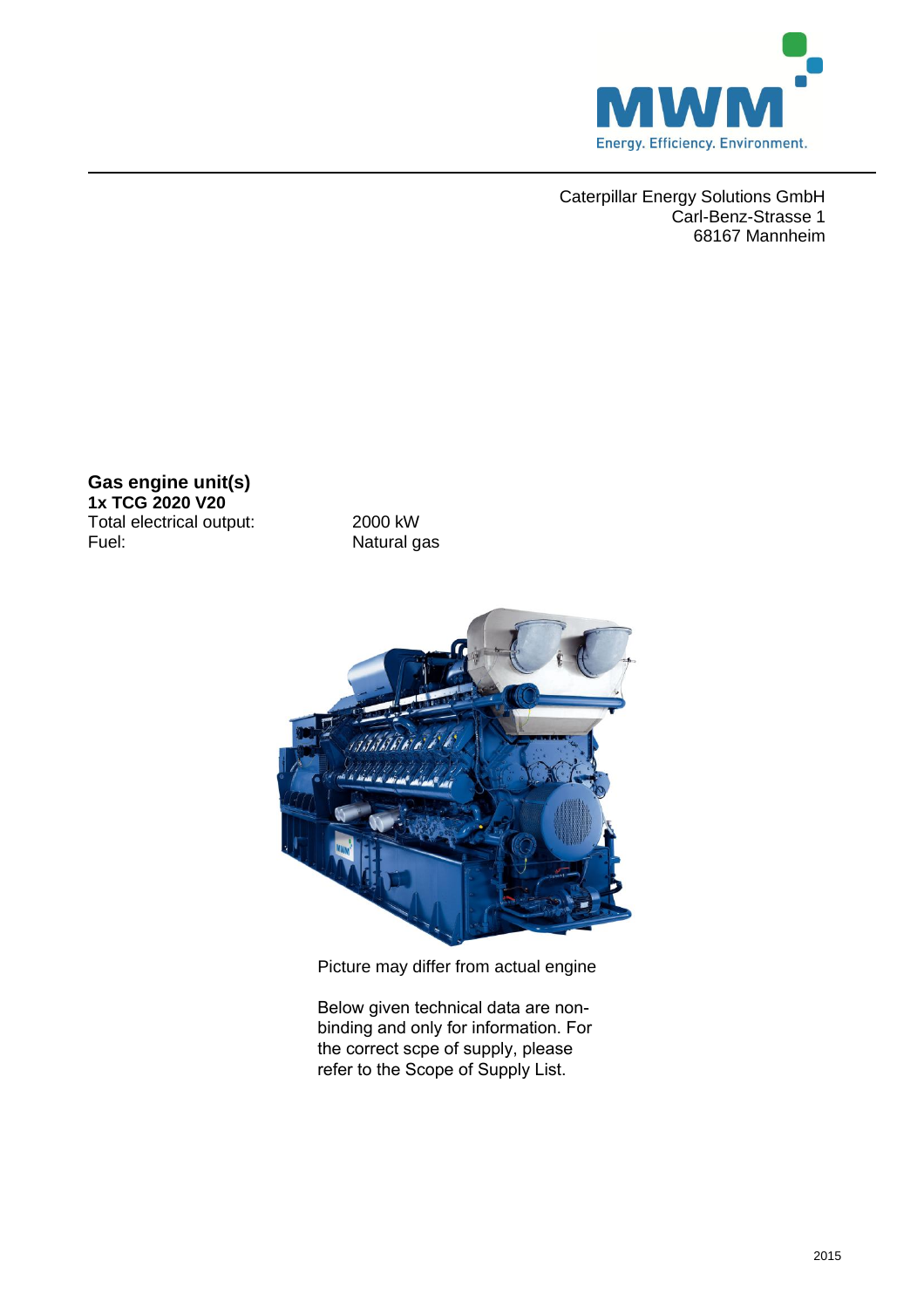

# <span id="page-1-0"></span>**Table of contents**

| 1. |       |                                                                        |  |
|----|-------|------------------------------------------------------------------------|--|
| 2. |       |                                                                        |  |
| 3. |       |                                                                        |  |
|    |       |                                                                        |  |
|    | 3.1.1 |                                                                        |  |
|    | 3.1.2 |                                                                        |  |
|    | 3.1.3 |                                                                        |  |
|    | 3.1.4 |                                                                        |  |
|    | 3.1.5 | Zero-pressure gas controlled system and accessories for connection  16 |  |
|    | 3.1.6 |                                                                        |  |
|    | 3.1.7 |                                                                        |  |
|    | 3.1.8 |                                                                        |  |
|    | 3.1.9 |                                                                        |  |
|    | 3.2.  |                                                                        |  |
|    | 3.2.3 |                                                                        |  |
|    | 3.2.4 |                                                                        |  |
|    | 3.3.  |                                                                        |  |
|    | 3.3.1 |                                                                        |  |
|    | 3.3.3 |                                                                        |  |
| 4. |       |                                                                        |  |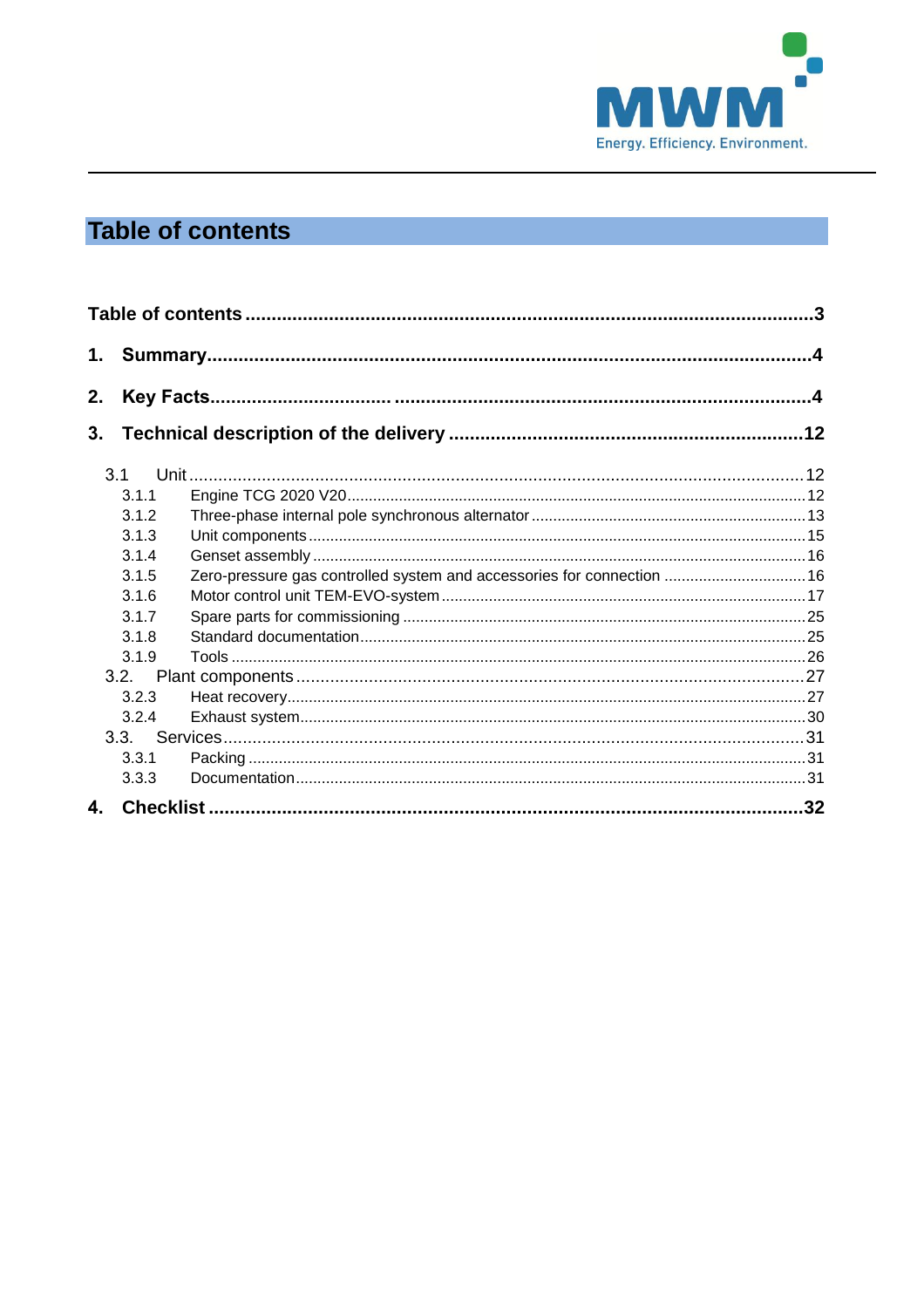

## <span id="page-2-0"></span>**1. Summary**

- 
- 
- 
- 
- .
- 
- Alternator frequency / voltage: 50 Hz / 400 V<br>• Requirements for connection to the grid: Dynamic Requirements for connection to the grid: Dynamic<br>Setting up the system: Power House
- Setting up the system:

## <span id="page-2-1"></span>**2. Key Facts**

We will fulfil your requirements with our Natural gas unit 1 x TCG 2020 V20:

- 
- 
- 
- Fuel input  $(+5%)$ :
- Gas consumption (+5%): 451 m<sup>3</sup>/h
- 
- Electrical efficiency: 43,6 %<br>■ Thermal efficiency: 43,7 % • Thermal efficiency:

Fuel: Natural gas Specific genset: 1 x TCG 2020 V20 • Mode of operation: Parallel and Island mode NOx emissions:  $500 \text{ mg/m}^3 \text{ NC}$  (@5% O<sub>2</sub>)

■ Electrical output: 2000 kW at a cos φ 1<br>■ Thermal output: 2003 kW, at an exhau 2003 kW, at an exhaust temperature after heat exchanger of 120 °C NOx emissions:  $SO0 \text{ mg/m}^3\text{NC}$  (@5% O<sub>2</sub>)<br>Fuel input (+5%):  $4585 \text{ kW}$ 

- Should an excess of heat be present, a radiator ensures that the engine can still run at peak efficiency and that you can still profit from electricity being generated.
- **Your heating costs will be reduced as you are using the heat that you have generated.** (mention any funding that is applicable)
- **EXECT** Long-term cost advantages through a reduction in total costs due to less lubricant consumption and components optimised for efficiency.
- Maximised service intervals and proven durability result in class leading maintenance costs and dependable through life operation
- Our worldwide service network, provides maintenance support with factory trained technicians and local contacts.
- Innovative concepts such as remote diagnosis, remote parameter configuration and generation of operating values
- **Fast delivery times and low costs for replacement parts through the new logistics** centre contribute to reduced downtime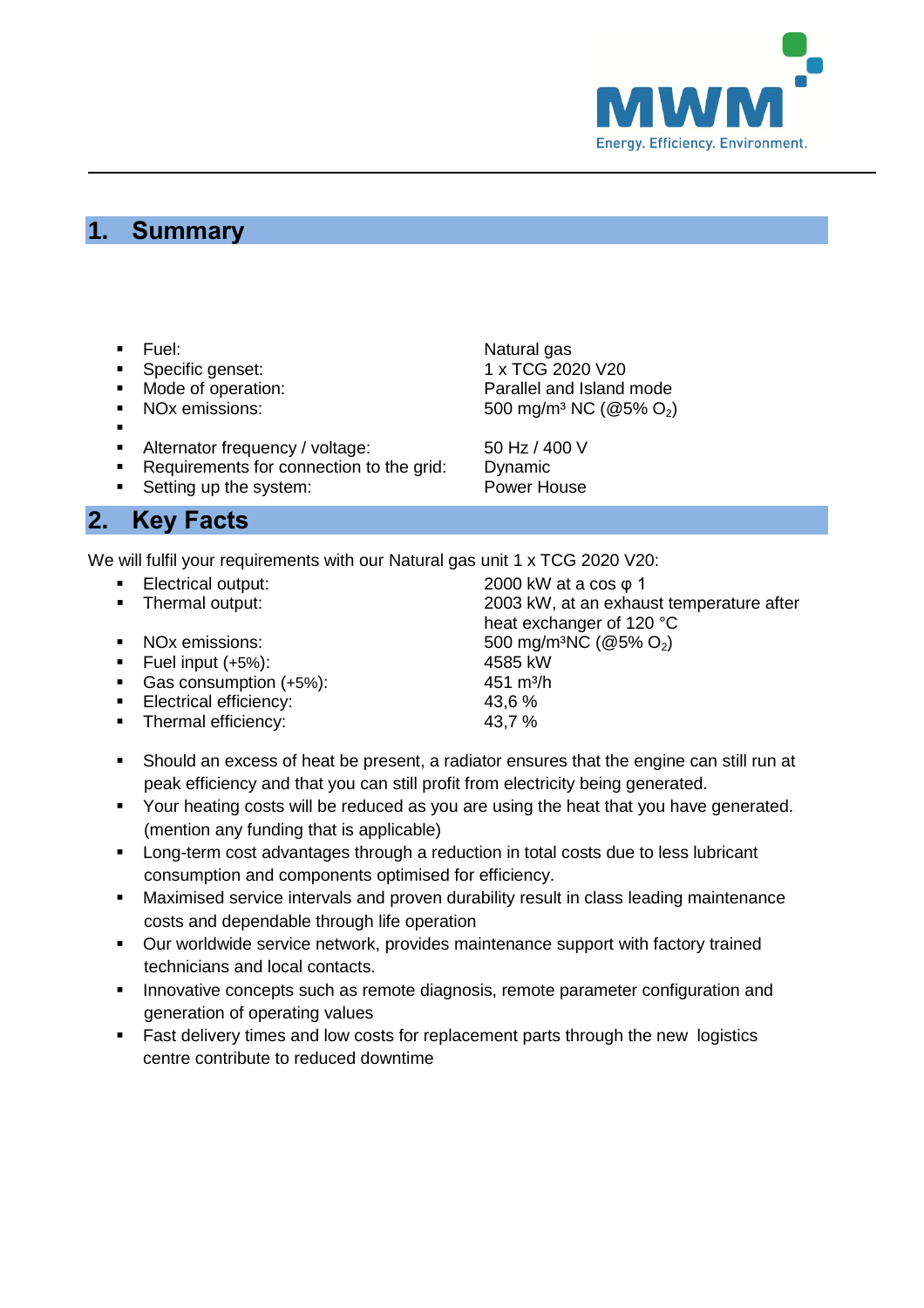

# <span id="page-3-0"></span>**3. Technical description of the delivery**

## <span id="page-3-1"></span>**3.1 Unit**

## <span id="page-3-2"></span>**3.1.1 Engine TCG 2020 V20**

Modern, highly efficient stationary Otto four-stroke engine with a lean-burning V engine: water-cooled with mixture exhaust turbo charging and mixture cooling; anti-clockwise rotation direction in accordance with DIN 6265 (seen from flywheel side).

## **Engine components:**

- One-piece, rigid, ventilated crankcase
- Gear-driven propulsion unit with low level of wear and tear
- Single cylinder heads with four valves and seat rings, optimised turbulence swirl, spark plugs positioned centrally in the combustion chamber, intensive cooling for the spark plug bases which enables optimum combustion characteristics
- Gear-driven camshaft in the V-chamber for both rows of cylinders, controlling two inlet and outlet valves per cylinder, O-rings provide oil seals on the valve shanks
- Wear-free, microprocessor-controlled high-voltage ignition system with low voltage distribution, one ignition coil per cylinder and battery-buffered voltage supply
- Anti-knock system with knocking sensor to monitor every cylinder, enabling knock-free operation with the best possible output at the highest level of efficiency, all whilst keeping within emissions limits
- The volume ratio of gas and air in the multi-gas mixer is measured by means of air extraction via a dry air filter (with optical maintenance indicator) and is supplied with gas from the DVGW proofed safety gas train
- Exhaust turbocharger condenses the gas mixture, final return cooling takes place in a 2 stage mixture cooler (low temperature setting in a separate cooling circuit)
- **Fast-reacting throttle to regulate the power**
- Electronic regulation and monitoring of the power/speed and of the air/gas mixture at the mixer/actuator via the combustion chamber temperature (1 temperature sensor per cylinder), by the MWM TEM-system.
- Mean combustion temperature of each individual cylinder is measured to regulate the exhaust emissions
- Highly efficient electric starter; flange-mounted to the crankcase.
- Forced lubrication by means of a gear pump, lubricant heat exchanger is integrated into the engine cooling circuit; oil filter present in the main stream;
- Control of charge pressure and regulation to different ambient conditions by an bypass valve (exhaust waste gate) in the exhaust gas.
- **•** Connection to the cooling water pipes and vibration decoupling via rubber compensators with counter flanges
- Exhaust outlet with stainless steel compensator and counter flange for connection to the exhaust pipe
- Knock sensors, sensors to check the position of the gas mixers, sensors to check the following: cooling water temperature, suction air, oil temperature, combustion chamber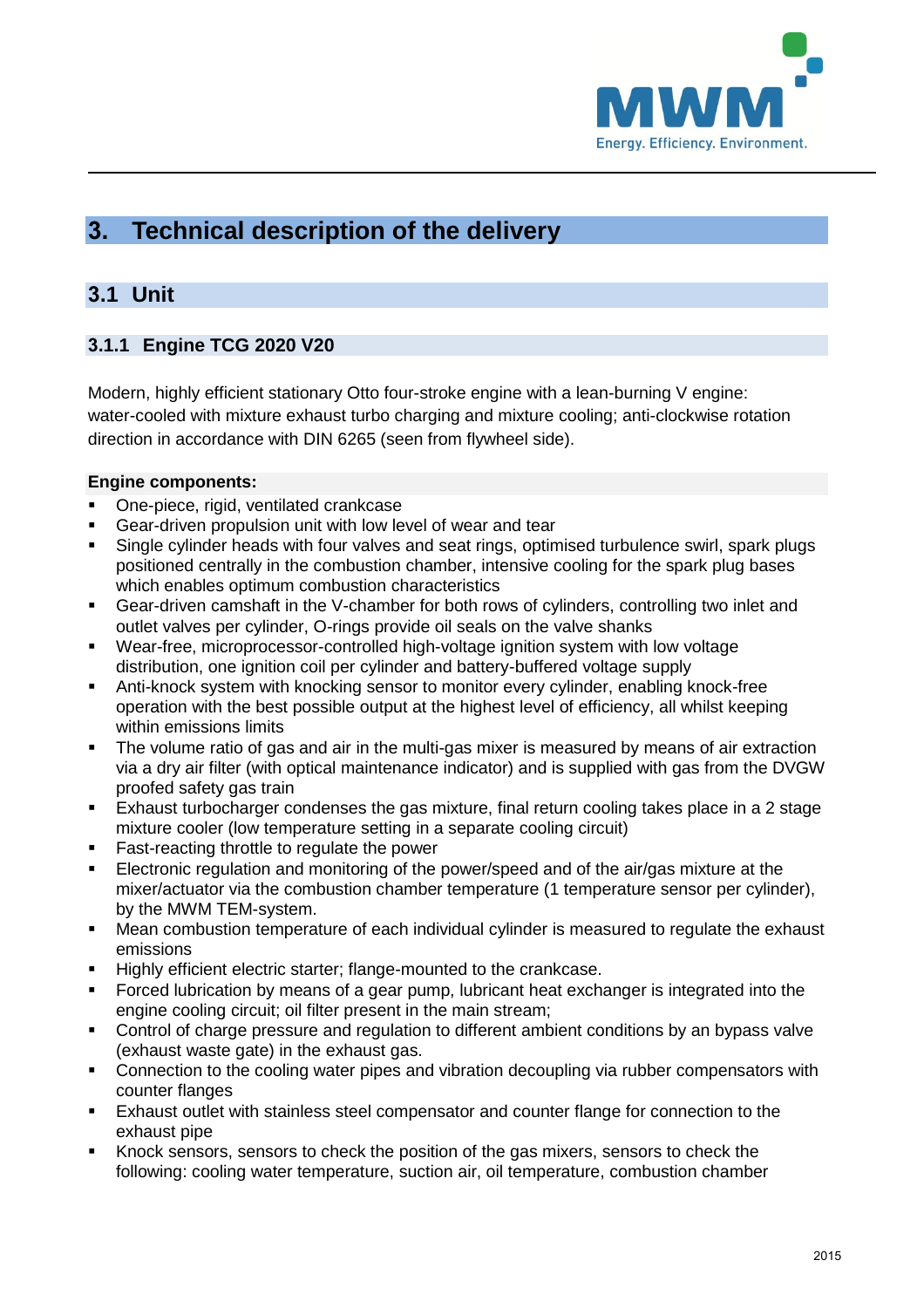

temperature, exhaust gas temperature, oil level, oil pressure, crankcase pressure and speed. Actuator for the throttle, gas mixer, control for pre-heating the cooling water. Ignition coil is completely cabled onto two central connection members (1 connection member per row of cylinders), cables can be removed.

## **Unit test runs:**

The units are subjected to a test run in the manufacturer's facility. The test runs take place on calibrated test stands. The test records are supplied with the documentation.

#### **Corrosion protection:**

Standard protection of the engine respectively the genset to guard against corrosion during transport and extended storage at the place of destination; maximum length of protection is 24 months after delivery, assuming the genset is stored in a closed dry environment

## <span id="page-4-0"></span>**3.1.2 Three-phase internal pole synchronous alternator**

Manufacturer: Marelli Type: MJB 560 LB4, 400 V, 50 Hz

Three phase synchronous alternator, brushless, self-inducing, self-regulating, with damper cage for 30% asymmetric load and parallel operation. Soluble neutral point, protection type IP23, with protection against tropical and humid conditions (max. 70% humidity), "N" radio interference suppression grade, for a maximum 1000 m installation height and 40°C ambient temperature.

## **General assembly**

The alternator is composed of the main alternator as an internal pole alternator, an exciter alternator as an outer pole alternator and a voltage regulator with a power output stage, and is supplied via auxiliary winding or via the alternator output terminal, the supply being regulated according to output.

The exciter stator is supplied according to output via the voltage regulator. The three phase alternating current is aligned over the rotating diode disc and is then directed to the cogwheel of the alternator. The voltage of the main alternator is held constant when the load changes by changing the exciting current using the thyristor actuator in the voltage regulator.

#### **Construction type**

Construction B20 in accordance with DIN 42950, IM 1101 in accordance with IEC 60034-7. According to this construction type, the generator feet are installed underneath the bearings.

## **Protection type and ventilation**

The protection type IP23 in accordance with IEC 60034-5 is made possible due to the ventilation type IC 01 in accordance with IEC 60034-6 with internal cooling and self-ventilation.

#### **Stator**

The stator winding corresponds to insulation class H / Utilization according to data sheet in accordance with VDE 0530/IEC 60034.

#### **Rotor**

The stator winding corresponds to insulation class H / Utilization according to data sheet in accordance with VDE 0530/IEC 60034.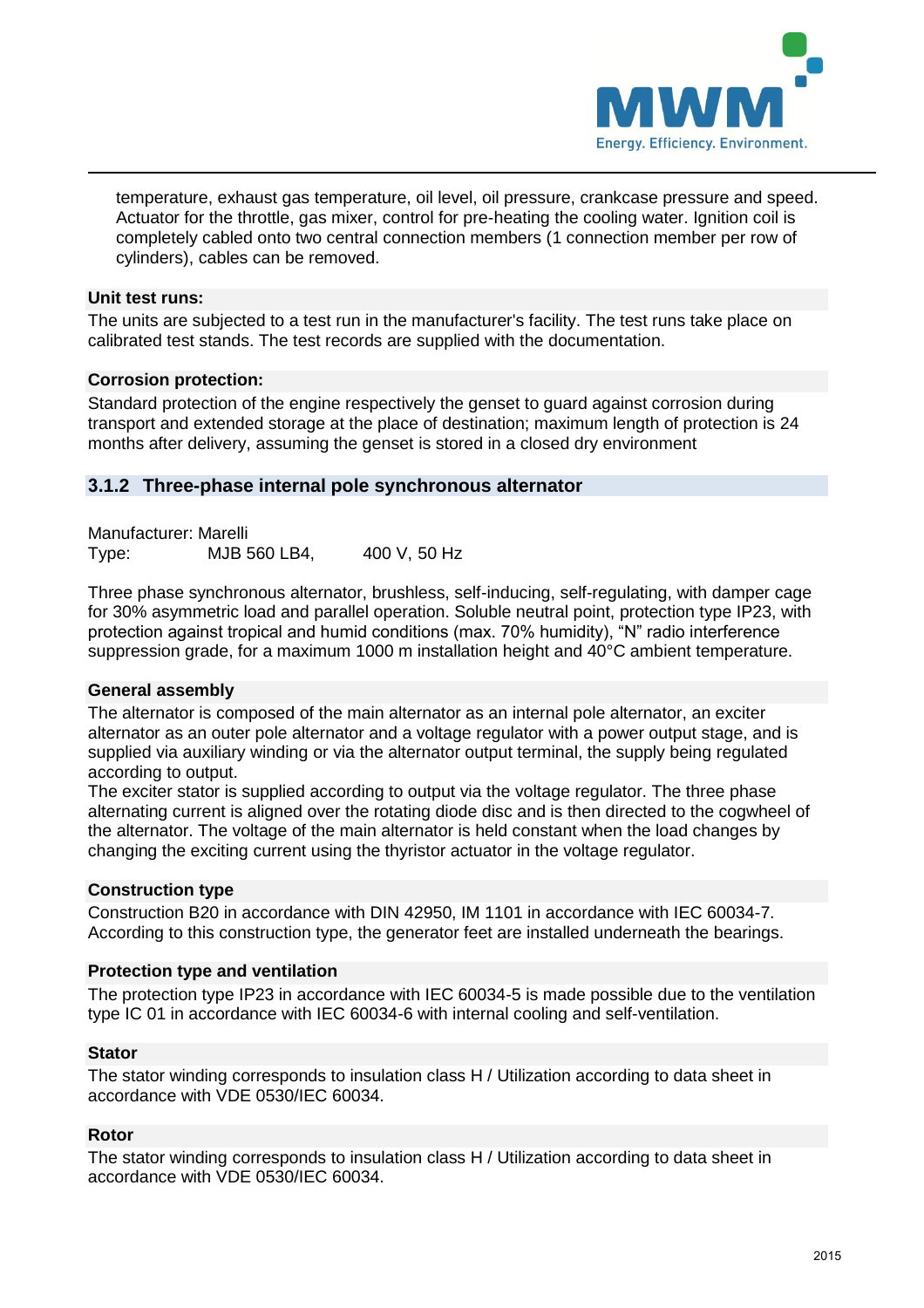

The rotor is balanced as standard using a half feather key of the precision class G 2.5 in accordance with VDE 0530/IEC 60034, part 14. The absolute maximum rotational speed is 2250 rpm for 4-pole alternators and 1.25 x nominal speed for 6- and 8-pole alternators.

#### **Winding**

The alternator is equipped with a 2/3-step winding in order to suppress the harmonic content in the neutral point in the case of non-linear loads.

The winding is insulated with high quality cast resin that is applied with latest procedure (VPI).

#### **Shaft bearing**

The alternator is built as a 2 bearing machine.

Regreasable anti-friction bearings. The drive-end side is designed as fixed bearing and the nondrive-end-side as loose bearing

#### **Regulation system**

Digital Voltage Regulator MEC 100 D with integrated diode failure monitoring, mounted in auxiliary terminal box. Nominal voltage setting  $±10$  % U<sub>N</sub>.

#### **Standards and regulations**

IEC 60034-1, EN 60034-1, BS 4999-5000, VDE 0530, DIN 6280-3, VDE 0530, NF 51-100, OVE M-10, NEMA MG 1.22, ISO 8528-3

#### **Standard components / assembly groups**

- Central terminal box with main terminal and neutral startpoint, auxiliary terminal boxes for the voltage regulator and terminal strip for accessories
- Cos-phi and reactive power controller with voltage tracking<br>Static converter for alternators and parallel petwork operation
- Static converter for alternators and parallel network operation
- **Temperature monitors (6 pcs.) PT 100 sensor in the winding (3x active, 3x replacement)**
- **Temperature monitors (1 pc each.) PT 100 sensor per bearing**
- Heating when stationary: 230 V  $\pm$ 5%, 2 pieces 200 W
- By standard there are no Current transformers for measuring purposes or protection included.
- By standard with anti-magnetic plate without cable flange and without glands.

#### **Electrical data and characteristics**

- Voltage precision, static  $\pm$  0.5  $\ldots$  1 %
- rotational speed changing  $+4/5%$ , cold and warm engine
- Voltage curve Ph Ph tick-over, deviation < 5% (voltage harmonic content)
- THD distortion factor (Total Harmonic Distortion) ≤ 2%
- Radio interference suppression grade THF (Telephonic Harmonic Factor) < 2%, in accordance with IEC 60034-1 / VDE 0530
- Sustained short circuit current for a three pin terminal short circuit:  $> 3 \times$  nominal current for 5s
- Overload capacity 10% for 1 hour within 6 hours, in accordance with IEC 60034-1 / VDE 0530
- In accordance with VDE 0530, the maximum rotational speed is determined by means of a centrifuge test with 1.2 times the nominal speed for 2 minutes

#### **Current transformer TCG 2020 V20 included**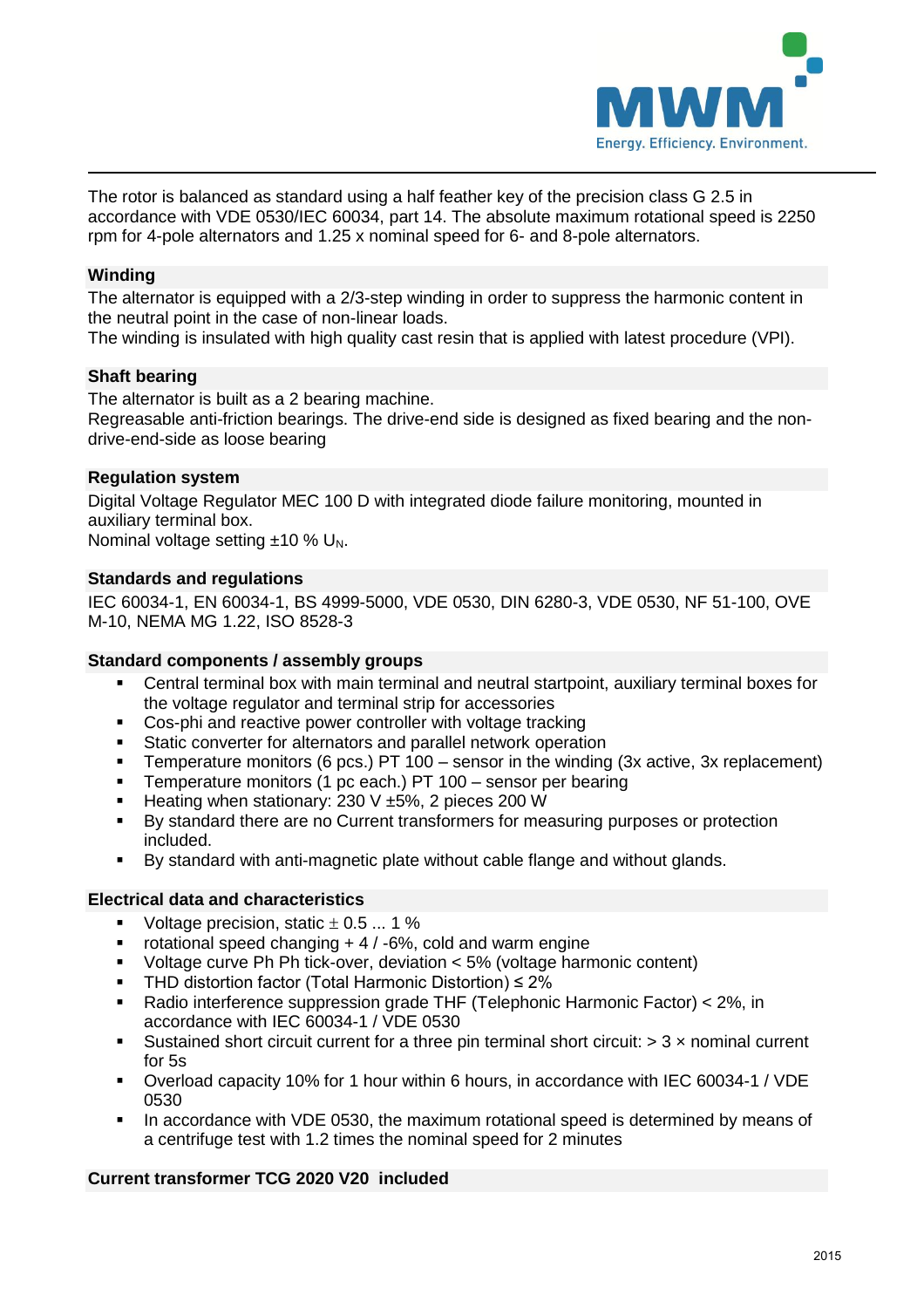

## <span id="page-6-0"></span>**3.1.3 Unit components**

#### **Base frame**

Steel construction is bend resistant and torsionally stiff to support the engine and alternator and has an integrated lubricant tank. The increased oil volume extends the service life of the lubricant. Loose delivered steel spring elements are installed underneath the base frame.

#### **Coupling**

Highly elastic, axially pluggable flange coupling that allows for the torsionally elastic connection of the engine and alternator. The disc-shaped rubber portion lessens torsional oscillation to a high degree. The rubber portion can be radially dismounted.

#### **Regulating the oil level**

Automatic oil level regulation. Regulation by an immersion probe connected to the oil level monitoring (min/max.) and control of the solenoid valves and clean oil pump that tops up the lubricant.

#### **Pre-lubricating pump**

An electrical pump on the unit performs the pre-lubrication; this can be emptied via the same type of pump after the three-way stopcock has been configured.

#### **Air filter**

Microfiber dry air filter with optical maintenance indicator.

Placed in front of the genset and delivered loose. The air filter is assembled on-site by the customer as long as no assembly for these components is listed in this offer.

## **Additional parts for the unit**

The following components are supplied "loose" and are not installed onto the unit. Installation for these parts must be performed by the customer, unless MWM has included the installation for said components in this offer.

- 1 set of maintenance-free steel spring elements, the height of which can be adjusted to enable the unit to be aligned onto the on-site foundation. These bearing elements enable a vibration isolation level of 88-94% to be reached. Mechanical vibration is reduced by means of a rubber moulded frame on the underside of the bearing
- 2 solenoid valves with connecting parts to enable the flow of lubricant.
- 1 set of flexible hoses for the lubricant inflow and outflow connections
- 1 insulating mat for the exhaust compensator
- 1 oil separator for crankcase ventilation with integrated filtration of oil mist, directing it back towards the engine.
- **1** vacuum regulator to be installed onto the oil separator.
- <sup>1</sup> set of parts to install the oil separator.
- **1** can of retouch paint RAL 5010, gentian violet

## **3.1.3.1 Air pre-heating and filtering**

Preheating the combustion air serves to ensure that the combustion air temperature in the intake system of the engine is kept constant. The following components are included in the delivery and are supplied "loose". Installation of these parts must be performed by the customer, unless MWM has included the installation for said components in this offer.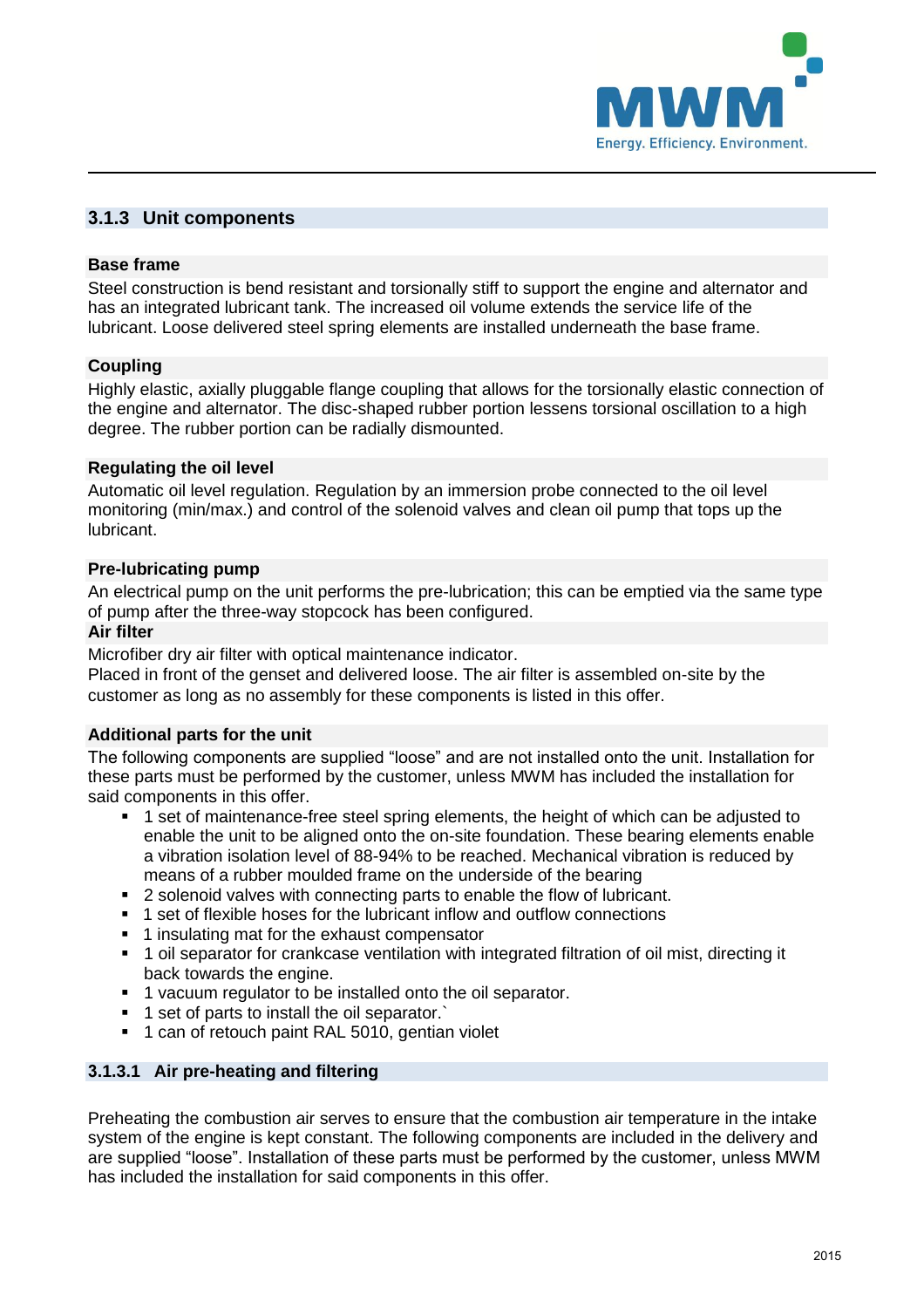

- Composed of one case in which an air-water heat exchanger and 4 filter cassettes are installed. The support frame of the filter cassettes is equipped with easy-release fastenings enabling them to be detached quickly and without using tools. A maintenance indicator is present on the housing to make monitoring the soiling level of the filter cassettes easy
- **1** piece of piping from the air pre-heating unit to the engine
- 2 strong special hoses to create elasticated connections between the air pre-heating unit / pipe or gas mixer / pipe + hose clamps
- 1 three-way valve DN 32 + counter flange to regulate the amount of cooling water in the air-water heat exchanger
- 2 shut-off valves DN32 + counter flange
- 1 throttle valve DN32 + counter flange
- 1 air bleeder
- 1 water pump + counter flange

## <span id="page-7-0"></span>**3.1.4 Genset assembly**

#### **Assembly**

The gas engine and alternator are elastically coupled and built onto a shared base frame, enabling a sprung vibration-insulated installation on a suitable on-site foundation.

#### **Paint**

Robust paint composed of:

- Undercoating present for otherwise non-coated components that are made from stainless steel, non-ferrous metals, galvanised and chromed parts, dry layer thickness  $10^{+5}$  µm
- Primer for complete unit, dry layer thickness  $40^{+30}$  µm
- Coating in hue RAL 5010, gentian violet for the complete unit, dry layer thickness  $90^{+40}$ µm

#### **Wiring**

Clustering of all cables on a clamping rail for easy connection with TEM-system via plug-in connectors

#### **name plate in English and Turkish**

#### <span id="page-7-1"></span>**3.1.5 Zero-pressure gas controlled system and accessories for connection**

#### **Zero-pressure gas controlled system**

Supplied loose, installation on-site, unless MWM has included the installation for said components in this offer.

| Type of gas 1:              | <b>Natural gas</b> |
|-----------------------------|--------------------|
| Nominal size (outlet side): | <b>DN 80</b>       |

Safety gas controlled system as a compact unit in accordance with the German Technical and Scientific Association for Gas and Water (DVGW) Operating side in gas flow direction right, composed of: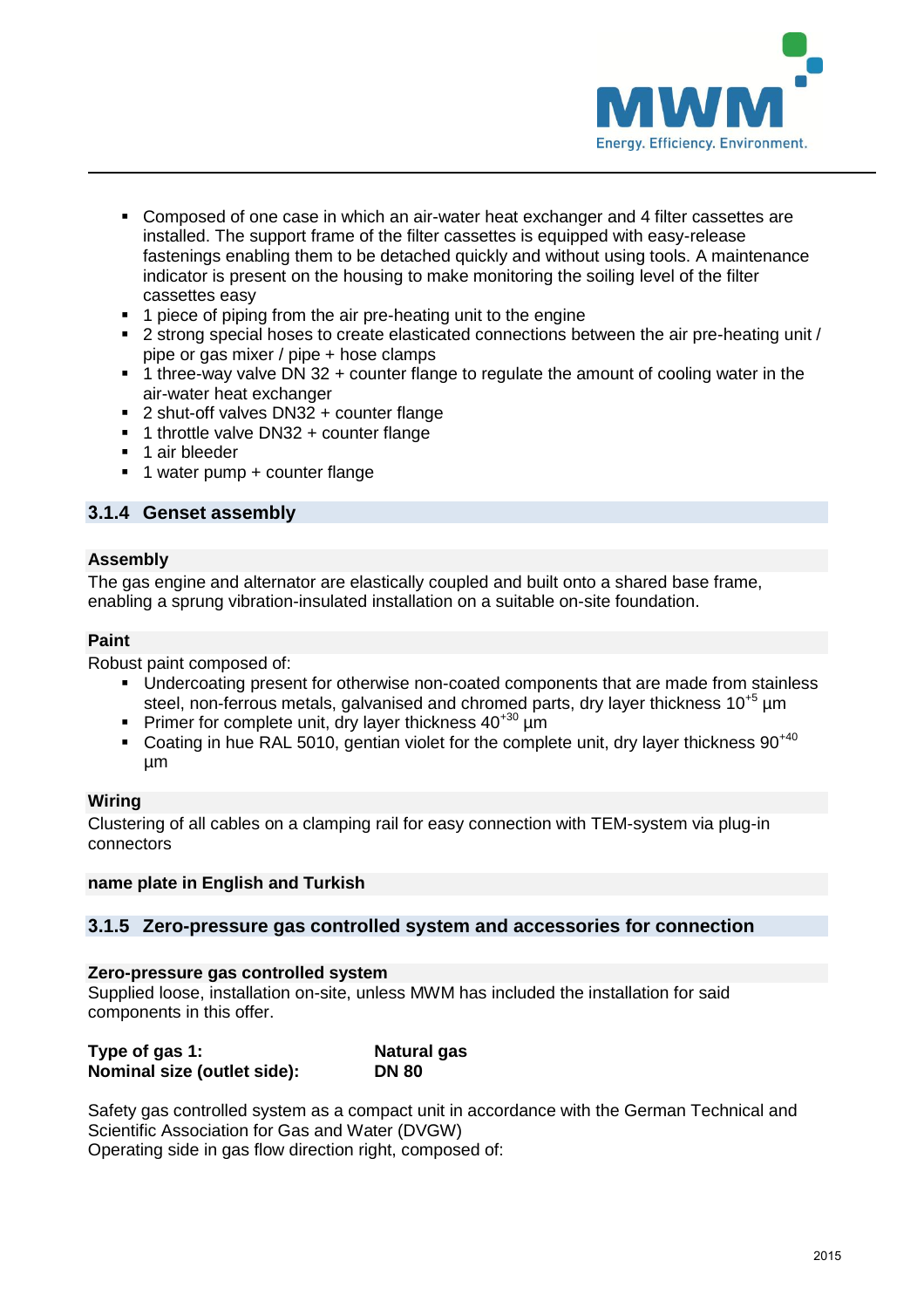

- 1 ballcock
- **1** gas filter
- 1 pressure gauge
- **1** pressure monitor
- 2 solenoid valves
- **1** zero pressure regulator
- **1** outlet piece
- 2 counter flanges to install the gas controlled system into the gas piping
- **1** seal monitoring unit

The gas controlled system is designed for a **gas flow pressure of 80 mbar** with a permitted oscillation of  $\pm$  10%, oscillation frequency < 10/h.

The equipment present on the gas controlled system may vary slightly depending on the type of gas and operation.

Should an order be placed, an authoritative parts list will be generated.

## **Accessories for connection**

Supplied loose, installation on-site, unless MWM has included the installation for said components in this offer.

 1 elasticated connecting pipe with protective steel mesh, enabling a flexible connection between the gas pipe and the gas mixer

## <span id="page-8-0"></span>**3.1.6 Motor control unit TEM-EVO-system**

Supplied loose, installation and wiring on-site, unless MWM has included the installation for said components in this offer.

The MWM **T**otal **E**lectronic **M**anagement (TEM)-system can control and monitor all the functions of a gas engine and the engine auxiliary drive in one unit. The monitoring functions protect the engine from breaching permitted limits and guarantees high running times. The TEM-EVO system regulates and optimises the gas combustion in the cylinders. Integrated regulatory functions enable optimised and reproducible engine values in all modes of operation. It is possible to adapt the TEM-EVO system to best match certain applications using a wide range of options.

Only a protection device, a synchronisation device, alternator/ network protection and an effective power measurement device are to be located in the auxiliary unit switch cabinet in addition to the TEM-EVO system.

## **Structure**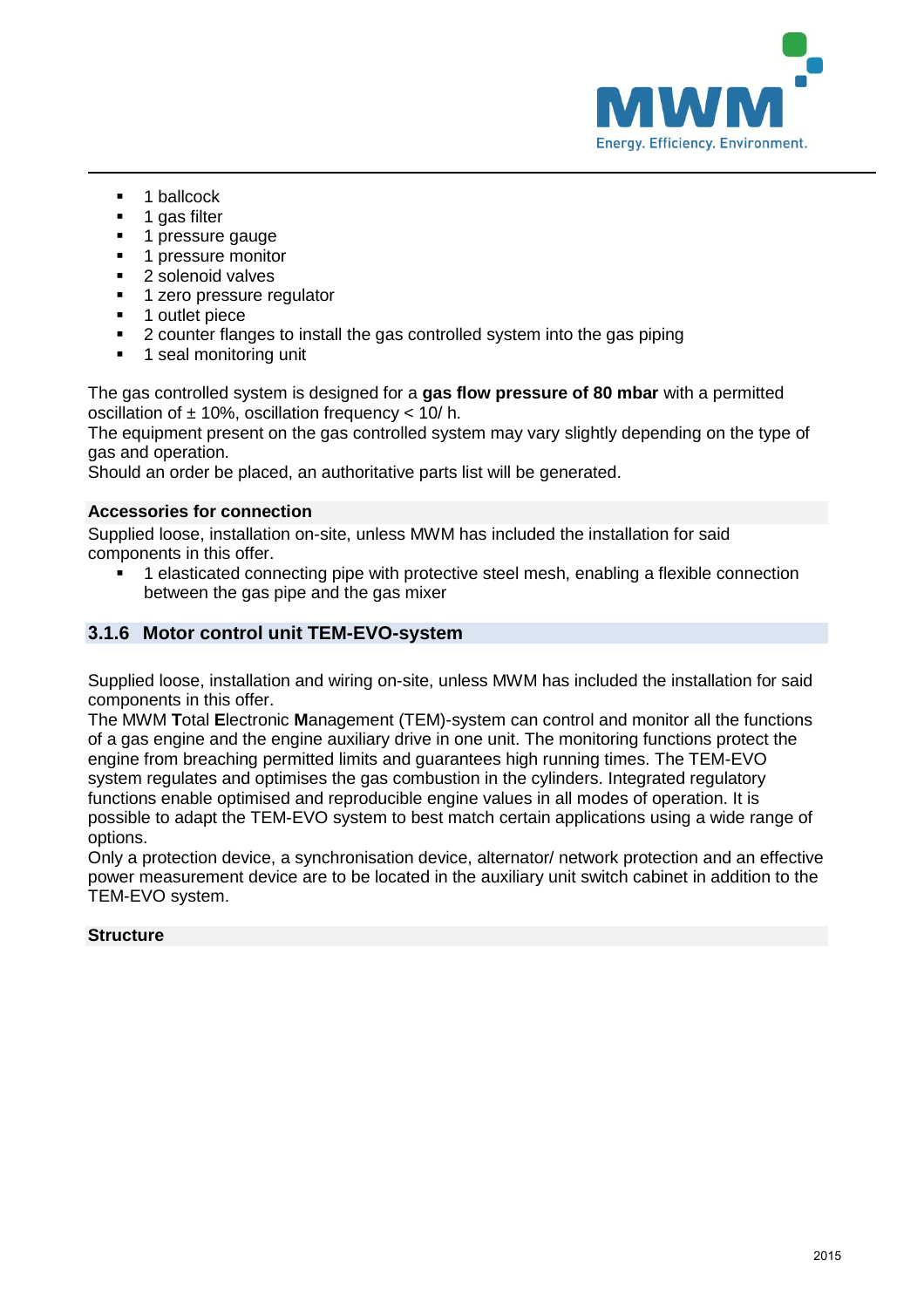



The TEM-EVO system is composed of 3 components:

## **Genset switch cabinet ("AGS")**

Completely wired to the genset; contains the genset controls and the safety chain, which has been tested by the TÜV (German Association for Technical Inspection). A maximum of 8m resp.15 m of wiring may be positioned between the cabinet and the connection to the engine.

#### **I/O controller**

To be built into the auxiliary unit switch cabinet ("HAS", maximum of 250 m distance from the unit switch cabinet, to be connected with three-way shielded bus lines.)

#### **Operating computer**

Max. 100 m distance from the genset switch cabinet; to be connected with three-way shielded wiring.

The system is flexible, and can be easily adapted to the local conditions. Both the tendency to develop faults and the wiring time on the system are minimised.

The unit switch cabinet is to be installed in close proximity to the unit. Together with the engine wiring (tested in the factory), the ready-connected, fully tested wiring that links the unit switch cabinet to the unit (connected to the unit using plug-in connectors) guarantees a high level of operational safety and a problem-free activation.

The signals valid for the power unit are exchanged with the TEM-EVO system in the auxiliary unit switch cabinet. The data is then transferred to the unit control system via a CAN bus connection.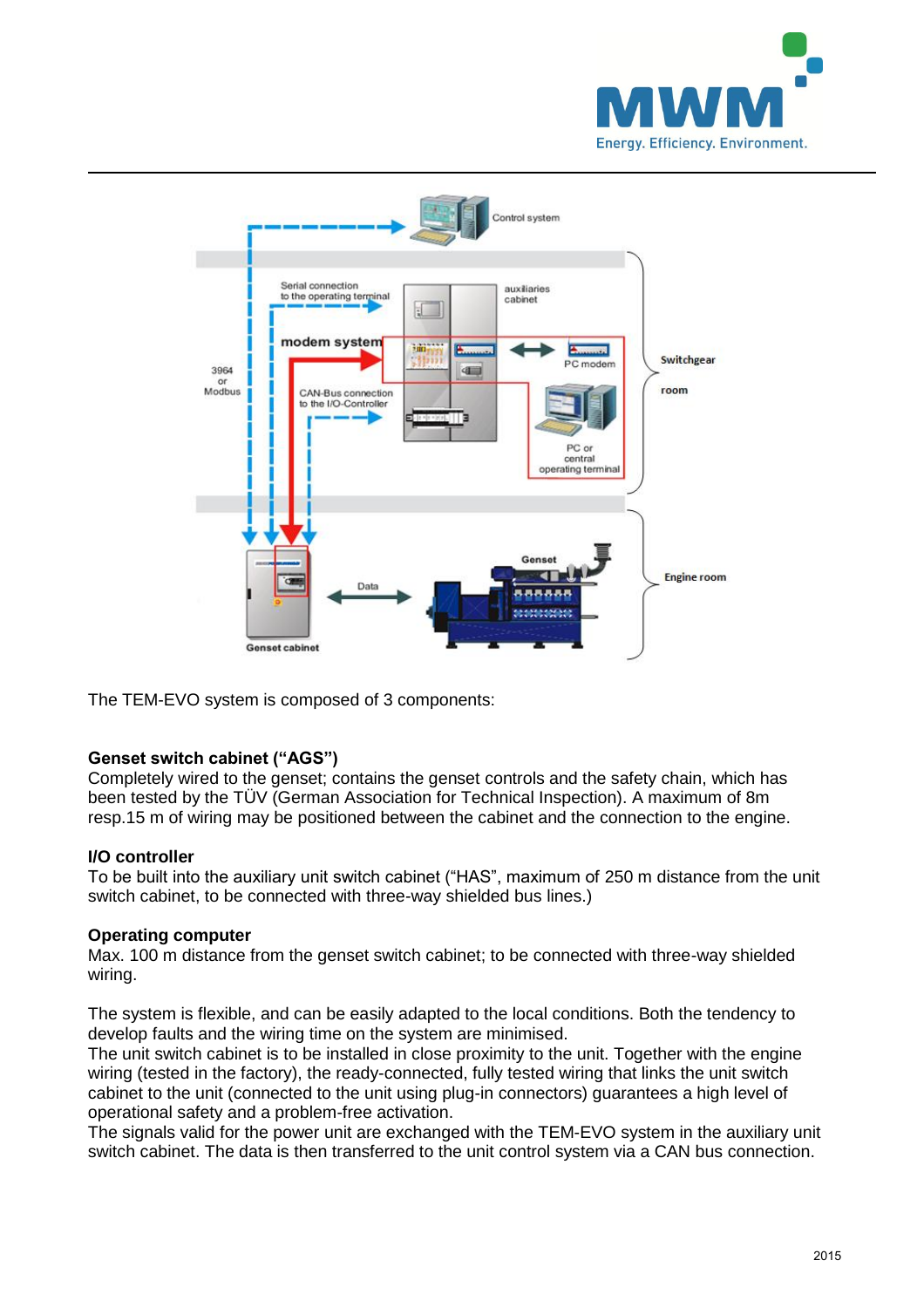

The operating computer can be installed either on the unit or in the control centre, wherever it is desired.

## **Basic functions**

- Start and stop programmes run automatically for the gas unit<br>Exhaust emissions can be reliably set to a low value
- Exhaust emissions can be reliably set to a low value
- **Integrated digital regulation of speed and output**
- TÜV (German Association for Technical Inspection) tested safety chain
- Actuators and sensors are connected to the *I/O controller* in the auxiliary unit cabinet. The data transfer takes place via CAN bus or direct to the TEM-EVO unit cabinet.
- **Monitors all the sensors on the unit**
- Monitors the engine cooling water
- Controls and monitors the lubricant circuit, including pre- and post lubrication as well as oil changing
- Test mode to test the actuators, sensors and auxiliary units that are connected to the system
- Electronic curve plotter to generate measured values for testing and diagnosis purposes over 40 h/6 min time periods as well in sync with the operating cycle
- Electronic operational log to record warning, fault and operation messages with the date and time at which they occurred, enabling system operation to be monitored in detail.
- Electronic counting of operating hours with a breakdown in 5 load ranges
- An operating computer can be connected
- [MK] Engine cooling water regulation: the cooling water circuit regulation ensures that the cooling water remains at the optimum temperature by activating a three-way valve. If a partial load is present, then the cooling water inlet temperature is increased
- [GK] Mixture cooling circuit: the mixture cooling water inlet temperature is regulated by activating a regulatory valve in the mixture cooling water circuit; monitors the receiver temperature
- [IOC] I/O controller: the auxiliary units, pumps valves, etc. are controlled by the I/O controller and the associated measured values are recorded. The I/O controller is supplied loose and is to be installed into the auxiliary unit switch cabinet
- [16M] 16 parameterisable messages: digital inputs with extensive parametry options to enable systems-specific faults, warnings or messages to be sent directly to the TEM-EVO system. This makes monitoring a unit much simpler and is made much more transparent due to the protocol function in the operating log. The parameterisable messages are stored as potential-free contacts on the *I/O controller* in the auxiliary unit switch cabinet.
- [SER] Serial coupling for data exchange: data exchange such as nominal values, measured values, messages, warnings and fault notifications take place via the serial coupling and the overriding control system by means of protocol 3964R with RK512 via TTY or CS 20mA. The wiring between the TEM-EVO and the overriding control system must not exceed 100 m.
- [AKRK] Anti-knock regulation: highly dynamic anti-knock regulation, individual for every cylinder, this ensures safe operation of the engine even if a low methane number is present. Highest possible output with the highest levels of efficiency, whilst keeping within permitted emissions values
- [GL] Monitoring of the alternator bearing temperatures: display (interface, history, serial coupling) and monitoring of both the alternator bearing temperatures. Should the parameterisable limit value be exceeded, then a fault or warning message will be displayed
- [NATL2] Continuous monitoring of the exhaust temperature behind exhaust turbochargers A and B: display (interface, history, serial coupling) and continuous monitoring of exhaust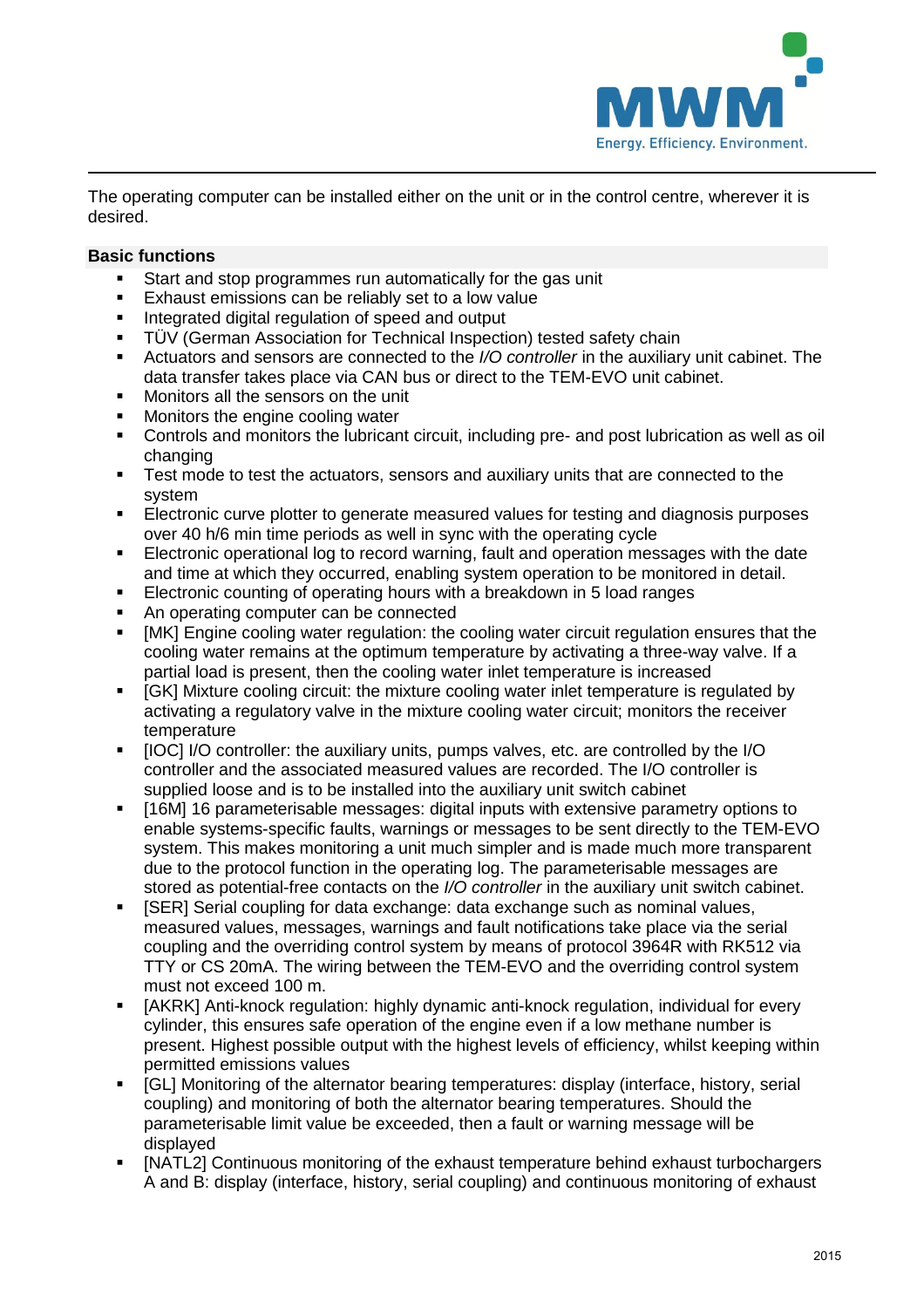

temperature behind the exhaust turbocharger. Should the parameterisable limit value be exceeded, then a fault message will be displayed

- [BSX], [BSXK] Preliminary equipment for an eService system [BSX] with wiring set [BSXK]: preliminary equipment to set up remote control for the TEM-EVO (BSX): every TEM-EVO system must have either a mechanical changeover switch or an intelligent selection unit (IEA) connected to the eService modem system
- **F** [SPC] Connection for service PC: robust service plug socket on the TEM-EVO unit switch cabinet. Connecting the service PC interrupts the connection to the operating computer through a control unit (or to the modem, if one is present). The TEM-EVO system can be operated via the service PC
- [AWG20] Activation of the exhaust wastegate, measurement of the position of the actuator and control of the drive motor

## **Extended functions**

- [HK] Heat recovery with the heating circuit: safety chain extended to monitor the heating circuit and regulate the engine cooling water inlet temperature as well as the heating circuit lead temperature by activating the three-way valve in the heating circuit. Measurement of the lead and return temperatures, the temperature of the heating water before the cooling water heat exchanger, monitoring of the exhaust temperature after the exhaust heat exchanger. The heating circuit regulation ensures that the heating water lead temperature remains constant even when the engine is under only partial load, and ensures that the engine's demands regarding the cooling water temperature are catered for.
- [NMOT/NKAT] Monitoring of the exhaust temperatures behind the engine and after the catalytic converter
- **•** [NK/BY] Dump cooling circuit and exhaust bypass control
- [TKS] Radiator controlled for mixture cooling and engine cooling circuit or dump cooling circuit with one cooler per circuit, can be parametrised to use ventilation in stages (maximum 17 stages) or as a frequency regulated ventilator
- [MRTU] Modbus RTU: Serial communication with the Modbus RTU protocol to exchange data over RS485 with an overriding control or a distributed control system. The Modbus master can query status updates, messages, warnings and fault notifications from the TEM-EVO (Slave) and can send nominal values and orders to the TEM-EVO (MTRU is installed in place of the SER option that was included in the basic system).
- [AVW] The TEM-EVO takes over the regulation of the intake air pre-heating by activating the control valve. Should pre-heating be requested, the intake air temperature is set to the parameterisable nominal value. The regulator acts upon the control valve of the heat exchanger unit
- [2MW] Parameterisable counter values: analogue inputs that can be parameterised in various ways to show system-specific measured values and to monitor limit values. For each measured value, two limit values can be parameterised. Should these be exceeded or undercut, either a fault notification, a warning or a message will be displayed. This makes monitoring a unit much simpler and is made much more unambiguous due to both the protocol function in the operating log and the history function
- [BRT] Operating computer: to enable simple operation of the unit with TEM-EVO using a touch monitor with 15" TFT colour display and USB ports for printers, key dongles or USB sticks
- [eSERV IP-1] For systems that are to be operated via the Internet. The IP modem includes a user administration system, access protection via a password with an encrypted connection.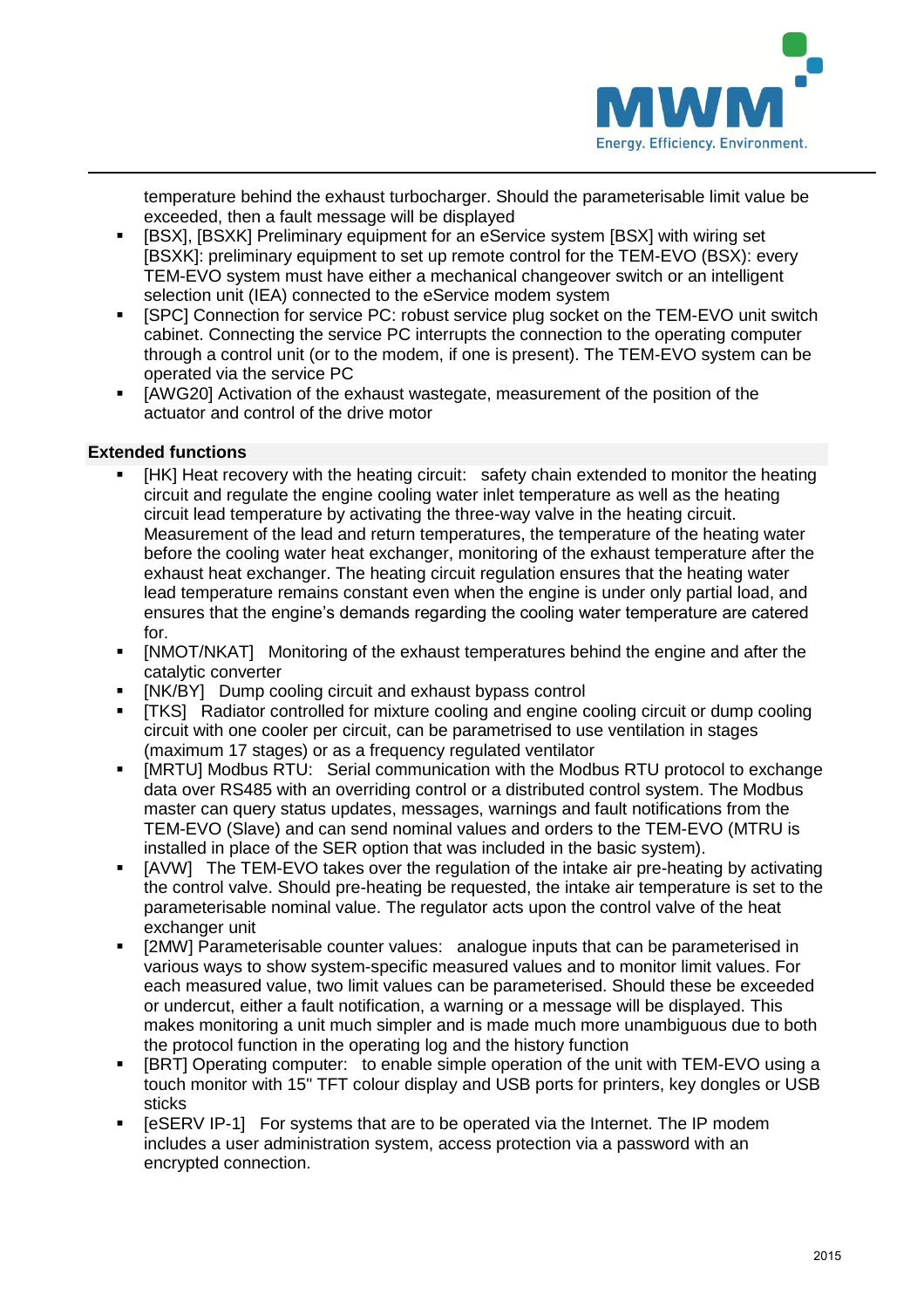

The eServ IP can be integrated into existing site TCP/IP networks (site routers) or operated via separate internet access (Internet-modem). The eServ IP uses fixed, public addresses (dynamic DNS-names or fixed IP-addresses) to enable external availability. Routers and Internet-modems are configured accordingly, with port forwarding, to facilitate eServ IP's operation and availability.

MWM cannot provide support for network problems at customer site.

The connection encryption that supports the IP modem is subject to the issue of an export permit.

## **Operation**

An intelligent operating computer ensures easy interaction with the TEM-EVO system, through which all functions can be accessed. The operating computer is equipped with a 15" TFT touch monitor. The touch function of the operating computer enables easy and intuitive operation of the unit.

With the navigation bar, the user can quickly and directly change between interfaces to operate the unit. Each operating computer interface informs the operator of the current status of the connected unit. All the regulatory, service, control and monitoring functions can be operated conveniently without the need for lengthy training.

The operating unit can be positioned on the system, as specified by the user, either directly on the unit or up to 100 m away from the unit in a control centre. If desired, configurations with operating computers for every unit and/or a central operating computer are possible. Communication with the user can take place in one of the many languages that are provided in the TEM-EVO. The language can be changed at any time at the press of a button. For maintenance purposes, a different language to the one normally used by system personnel can be temporarily assigned. All the important information and operational options relevant for normal operation are clearly summarised in the "Operation" interface (see fig. 1; following illustration contains options).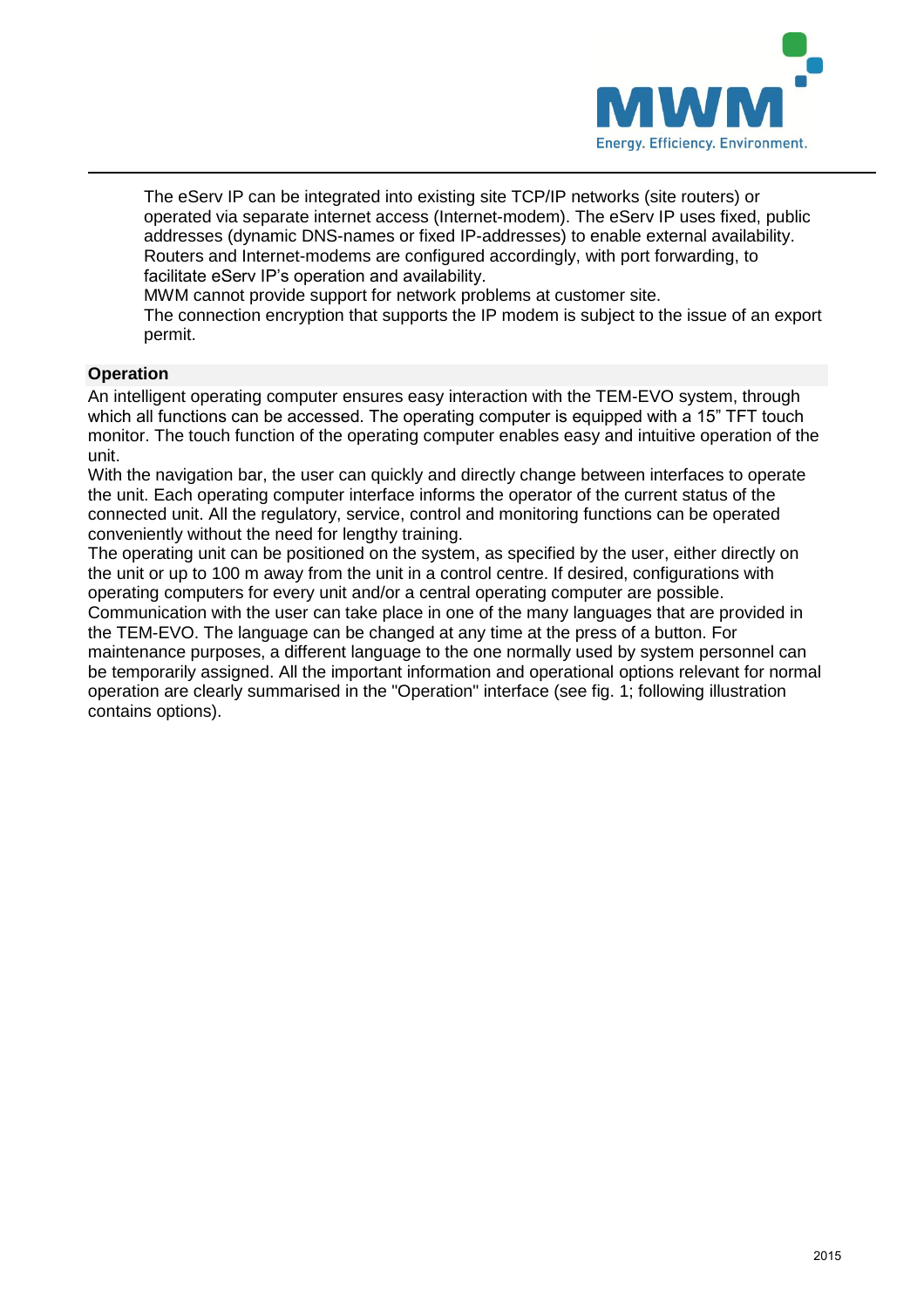

| Combustion chamber              |            |          | Speed, power                              |        |                               |                |
|---------------------------------|------------|----------|-------------------------------------------|--------|-------------------------------|----------------|
| Average value                   | 385 °C     |          | Operation mode                            |        | Mains                         | Overview       |
| Set value                       | 385 °C     |          | E199.7 Demand active                      |        | 100.0%                        |                |
|                                 |            |          |                                           |        | 100.0%                        |                |
| Gas mixer                       | 1060 Steps |          | E198.3 Internal set power<br>Power switch |        | 0<br>$\overline{\phantom{m}}$ |                |
| Active start                    | 1150 Steps |          | E198.6 Power limit                        |        | 100.0%                        |                |
|                                 |            |          | E198.4 Set power                          |        | 100.0%                        |                |
|                                 |            |          | E198.2 Actual power                       |        | 100.0%                        | $\bullet$ AUTO |
| Cooling and heating water       |            |          | S200 Engine speed                         |        | 1499.8 1/min                  |                |
| T202 Jacket water GK inlet      |            | 40.0 °C  | Throttle valve                            | 62.3%  |                               | <b>MANUAL</b>  |
| T207 Jacket water engine inlet  |            | 65.2 °C  |                                           |        |                               |                |
| T206 Jacket water engine outlet |            | 75.4 °C  | Exhaust gas                               |        |                               | START          |
| T289 Heating water return       |            | 52.2 °C  |                                           |        |                               |                |
| T291 Heating water flow         |            | 92.2 °C  |                                           |        |                               | $S$ STOP       |
| T405 GK dry cooler outlet       |            | 37.0 °C  | T286 Exhaust after engine                 |        | 542 °C                        |                |
| T419 NK dry cooler outlet       |            | 49.7 °C  | Exhaust after CAT                         | 516 °C |                               | SYNC           |
|                                 |            |          |                                           |        |                               |                |
| Measured values                 |            |          |                                           |        |                               | <b>DE-LOAD</b> |
| Intake air                      | 50.0 °C    |          |                                           |        |                               |                |
| Receiver                        | 42.6 °C    |          |                                           |        |                               |                |
| T208 Lube oil                   |            | 79.8 °C  |                                           |        |                               |                |
| P196 Lube oil before filter     |            | 6.44 bar |                                           |        |                               |                |
|                                 |            |          |                                           |        |                               |                |
|                                 |            |          |                                           |        |                               | Screenshot     |
|                                 |            |          |                                           |        |                               |                |

Fig. 1. All the most important information and operational function at a glance

## **Operation Log**

The electronic operation log (fig.2) of the TEM-EVO system makes operating the gas unit and its peripheral equipment clear due to its logging functions. All operating messages, switching operations that are relevant to operation and every parameter change are logged with an exact time stamp (date/time).

In total, the TEM-EVO system can monitor and distinguish over 600 different events. This enables a fast and detailed analysis of the operating method of the unit including the auxiliary functions that are controlled by the TEM-EVO.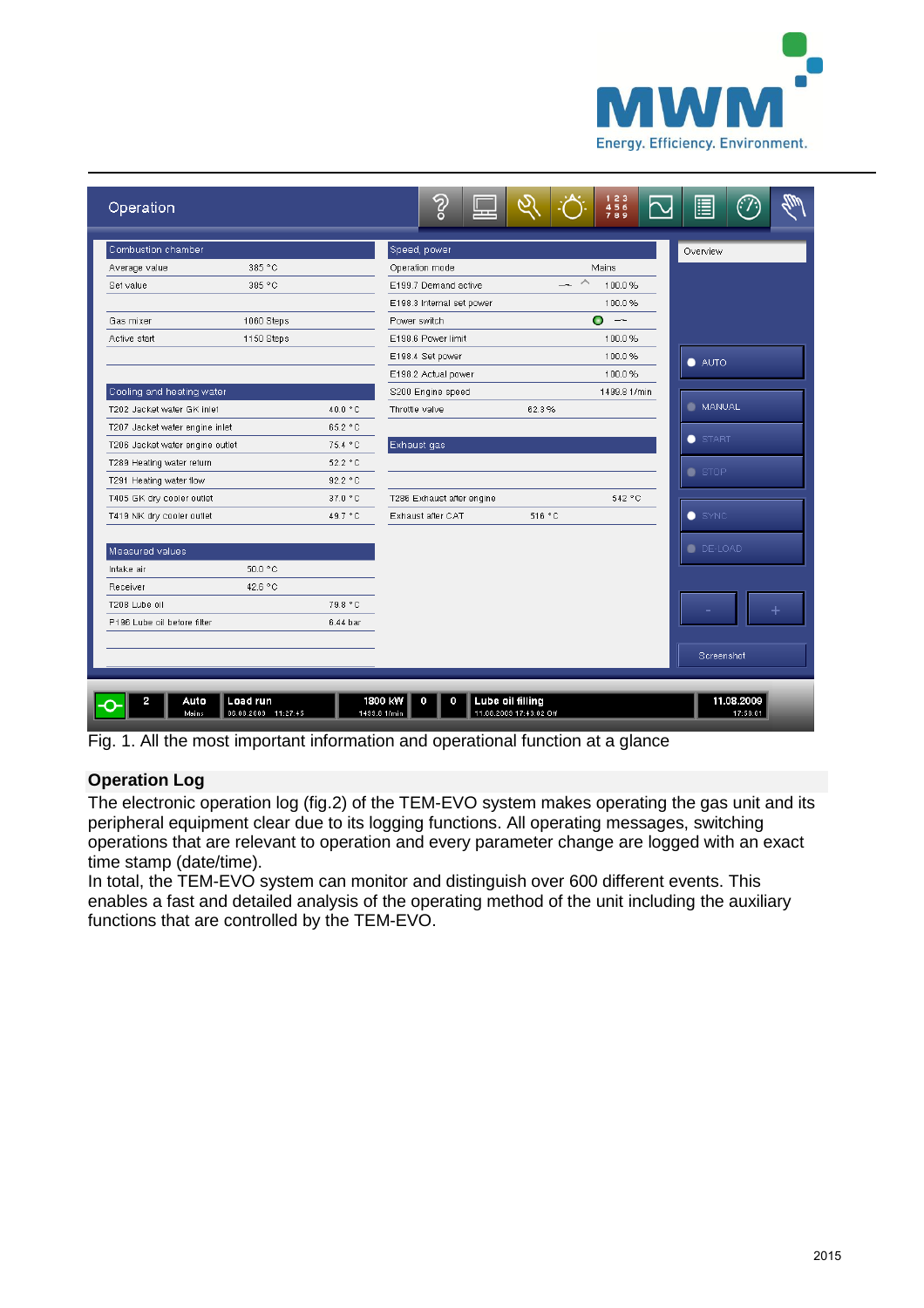

| Operation log                      |                                                      |                     | က္ရွ                | 느                       |                       | $123$<br>$456$<br>$789$ | 冒                       | (T.           |
|------------------------------------|------------------------------------------------------|---------------------|---------------------|-------------------------|-----------------------|-------------------------|-------------------------|---------------|
| ▼ Monday                           | 411<br>4/6/09                                        | $\triangle$ 14      | $\star$ 498         | $\frac{111}{211}$ 122   | $\mathbf{u}$          | Δ                       | Display                 |               |
| $\blacktriangleright$ 13:05:28.910 | Gas valve A2                                         | *                   | ပ                   |                         |                       |                         | Acknowledge             |               |
| $\blacktriangleright$ 13:05:31.197 | Starter                                              | *                   | $\circledcirc$      |                         |                       |                         | Search                  |               |
| $\blacktriangleright$ 13:05:31.198 | Engine running                                       | *                   | G                   |                         |                       |                         |                         |               |
| $\blacktriangleright$ 13:05:32.700 | Pre-lubrication pump                                 | ★                   | $\circledcirc$      |                         |                       |                         |                         |               |
| $\blacktriangleright$ 13:05:32.701 | Pre-lubrication valve                                | ★                   | $\circledcirc$      |                         |                       |                         | $4$ Fault               | 11            |
| $\blacktriangleright$ 13:05:47.392 | Power switch enabling                                | ★                   | ტ                   |                         |                       |                         | A Alarm                 | 14            |
| $\blacktriangleright$ 13:05:47.570 | S101 Speed Minus                                     | ★                   | ტ                   |                         |                       |                         | <b>*</b> Message        | 498           |
| $\blacktriangleright$ 13:05:51.472 | S101 Speed Minus                                     | ★                   | $\circledcirc$      |                         |                       |                         | <b>III</b> Modification | 122           |
| ▶ 13:05:52.666                     | G106 Power switch                                    | *                   | ပ                   |                         |                       |                         | <b>養</b> System         | 1             |
| $\blacktriangleright$ 13:05:52.693 | Bridge Ap -monitoring in the AWT circuit             | $^\star$            | ტ                   |                         |                       |                         |                         |               |
| $\blacktriangleright$ 13:06:00.166 | T488 Generator air outlet                            | ▲                   | ≰<br>80.1 °C        | ́                       | 75.0 °C               |                         | Today                   | Week          |
| $\blacktriangleright$ 13:06:00.188 | Power switch enabling                                | $\star$             | $\circledcirc$      |                         |                       |                         | Month.                  | 1/4 year      |
| $\blacktriangleright$ 13:06:00.289 | Bridge Ap -monitoring in the AWT circuit             | ★                   | $\circledcirc$      |                         |                       | o                       |                         | from / to     |
| $\blacktriangleright$ 13:06:00.290 | Gas valve A1                                         | ★                   | $\circlearrowright$ |                         |                       |                         |                         |               |
| $\blacktriangleright$ 13:06:00.290 | Gas valve A2                                         | *                   | $\circledcirc$      |                         |                       |                         | $\frac{1}{2}$<br>∜      | $\frac{1}{2}$ |
| $\blacktriangleright$ 13:06:01.365 | G106 Power switch                                    | *                   | $\circledcirc$      |                         |                       |                         |                         |               |
| $\blacktriangleright$ 13:06:01.683 | E199.7 Demand active                                 | $\star$             | $\equiv$            |                         |                       | v                       | File / Print            |               |
|                                    |                                                      |                     |                     |                         |                       |                         |                         |               |
|                                    | <b>Start</b><br>Auto<br>06.04.2009 13:09:04<br>231.1 | 0 KW<br>$0.01/m$ in | о                   | 06.04.2009 13:09:10 Off | Wastegate calibration |                         | 06.04.2009              | 13:09:59      |

Fig. 2. Logging functions of the operation log

## **History function**

The history function records up to 84 measured values. Up to 18 measured value curves can be depicted together in one diagram. The user can individually compile the measured value curves. The TEM-EVO system records the history in three speed levels:

- Working cycle history: the current value is recorded in every working cycle (1 working cycle corresponds to 2 rotations of the crankshaft)
- 6 min. history: current values recorded every second
- 40 hr history: mean values recorded every 6 minutes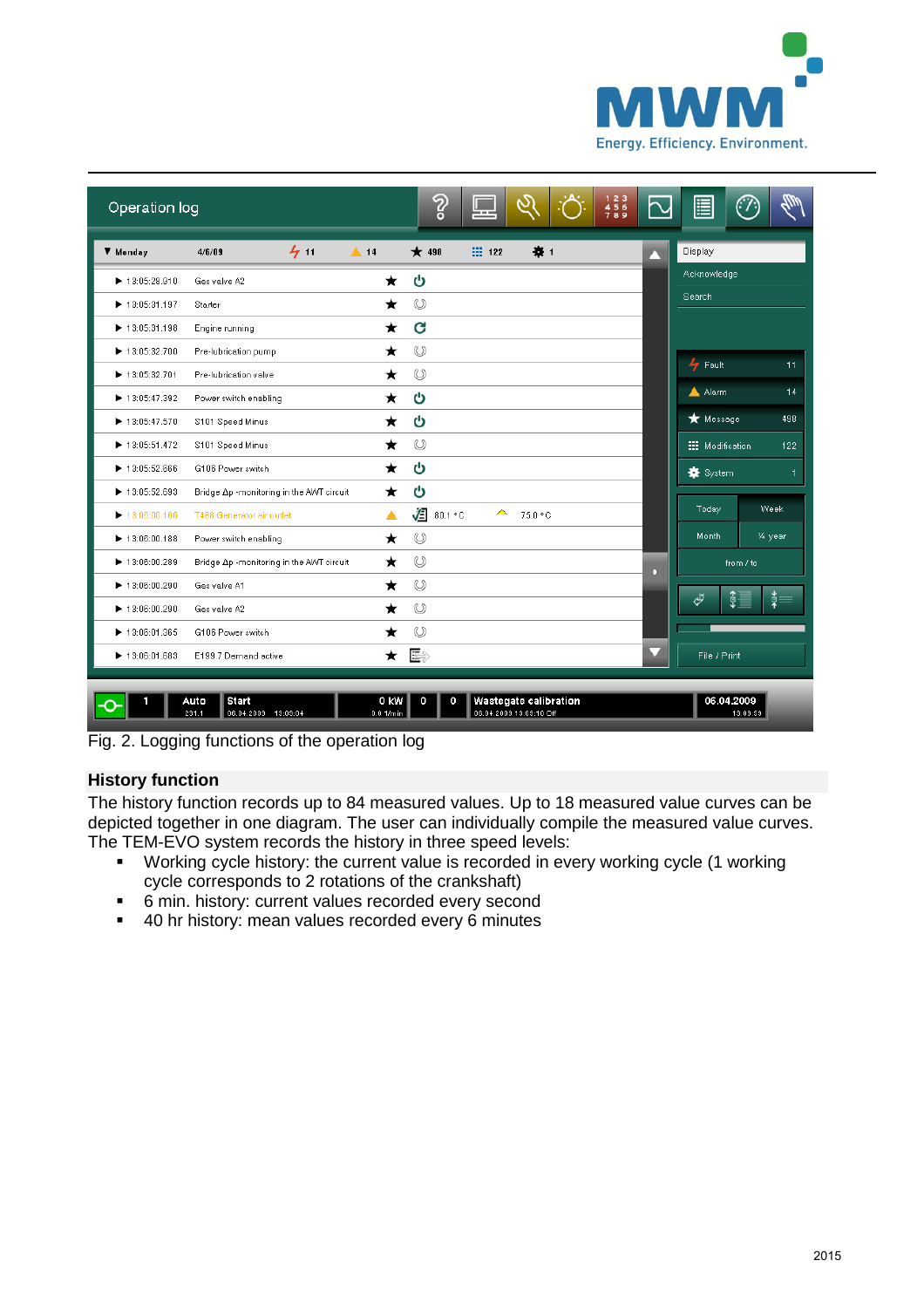



The curves can be retracted using the cursor, and the relevant measured value is displayed as a numerical value with an exact time stamp. Should a fault occur, recording stops after 40 seconds to make diagnosing the fault easier. The "Real time scope" function enables continuous observation of measured values and regulatory functions.

Optionally, these can be saved to be analysed further and re-read later.

## **Diagnosis/service functions**

In addition to the history and operating log functions, the TEM-EVO system contains other diagnosis and service functions that play a large part in ensuring a higher level of availability of the gas engine module. Putting the machine into service is also made considerably easier and faster by these functions. This plays a large part in ensuring the total cost-effectiveness of the gas engine module.

There are interfaces for servicing and diagnosing:

- **Auxiliary unit test mode**
- **Digital speed counter**
- **Electronic ignition system**
- **Parameterisation**
- Oil change
- **Electronic operating hours counter**
- **EXE** Language and printer selection
- System setup (software versions, serial number, colour settings, screensaver, etc.)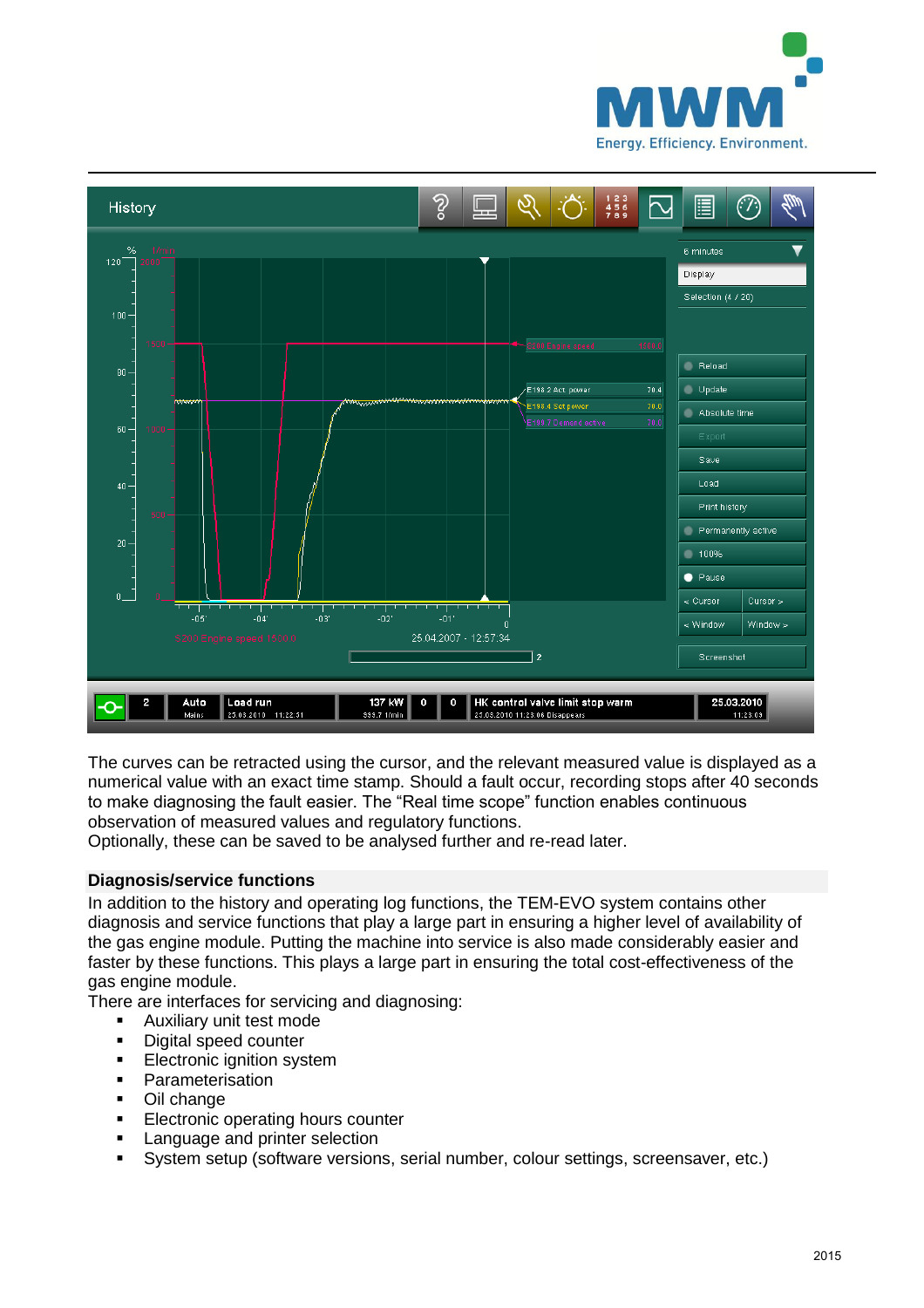

 As options, there are sometimes other diagnosis and service interfaces (e.g anti-knock regulation, dual gas operation, etc.)

#### **Remote diagnosis**

The service, diagnosis and all other interfaces can be accessed via the normal telephone network using a modem to transfer data. With this function, remote diagnosis and remote maintenance can be carried out with exceptionally short reaction times by MWM customer service or by the customer's own stand-by staff. See the description of the modem system for more information on this.

#### **Modem system (eServ IP)**

The connection encryption that supports the IP modem is subject to the issue of an export permit.

#### **Delivery specifications and technical data**

| $99 \times 114$ (W $\times$ H) mm |
|-----------------------------------|
| $120 - 700$ mm                    |
|                                   |
|                                   |
|                                   |

1 x operating computer with colour display:

| Measurements:                    | $310 \times 483 \times 115$ (H $\times$ W $\times$ D) mm |
|----------------------------------|----------------------------------------------------------|
| Type of protection on the front: | IP 65                                                    |
| Operating temperature:           | $5 - 50^{\circ}$ C                                       |

1 set unit wiring:

The unit wiring set is tested and is ready-installed onto the unit switch cabinet and is composed of 6 pre-assembled wiring harnesses with robust plug connections that are easy to tell apart from one another. It is to be used to connect the unit and the TEM-EVO switch cabinet together, Length: 15 metres.

## **3.1.7 Spare parts for commissioning**

Spare parts for commissioning, comprised of:

<sup>1</sup> 1 set of spare parts for putting the system into service

## **3.1.8 Standard documentation**

The documentation in English and Turkish will be supplied in duplicate for each plant (1) in paper form. The documentation at least complies with the valid legal requirements, such as the EC Machinery Directive, for example.

The following items are included as standard:

- Maintenance information
- Safety regulations
- Operating manual for the gas unit
- Operating manual for the TEM-system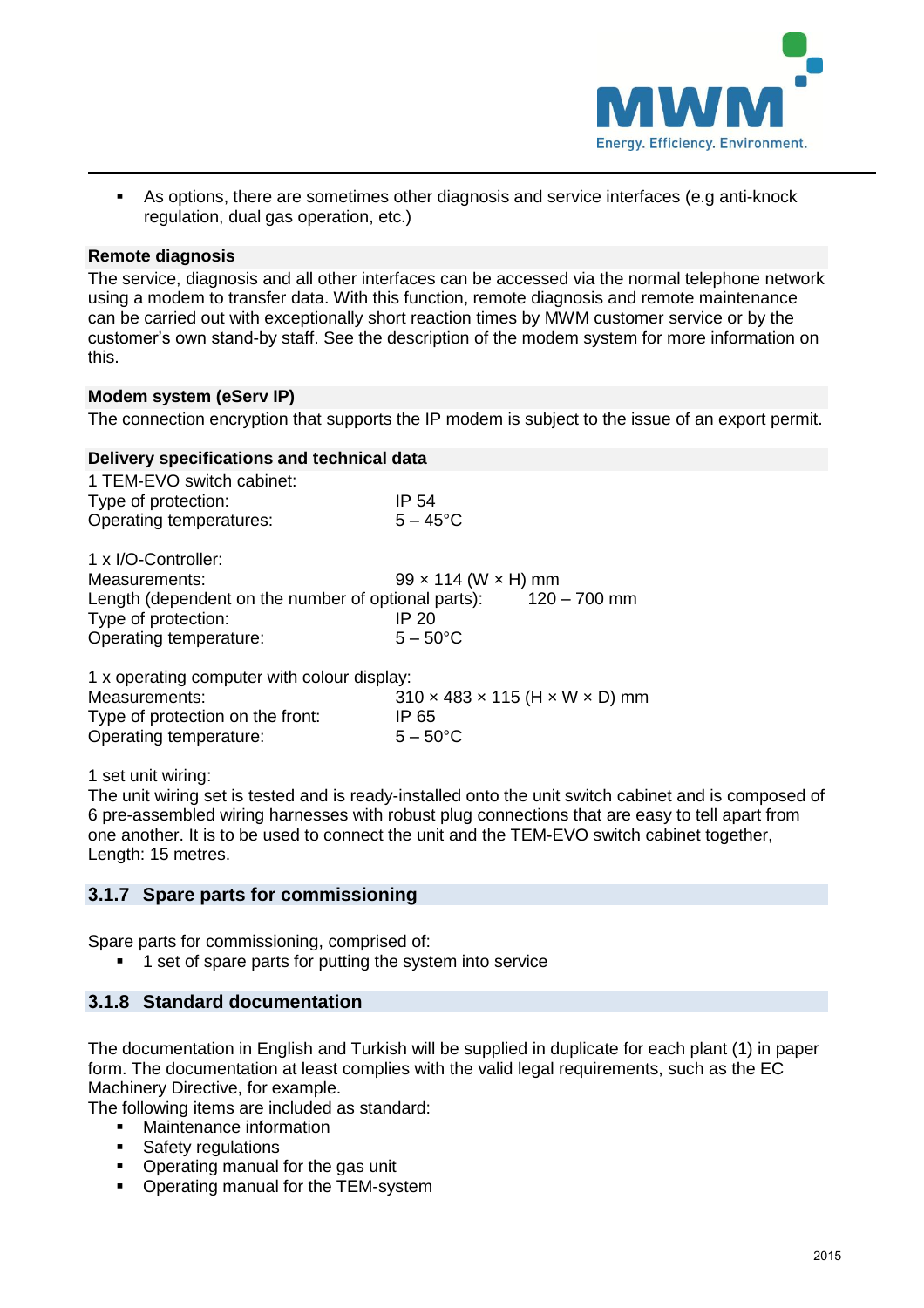

- **Installation directives**<br>**Electrical terminal dia**
- Electrical terminal diagrams
- P&I diagram
- **Unit drawing**
- All relevant test bench logs and test certificates

Further documents that are of importance to the operator will be supplied depending on what is supplied by MWM.

## **3.1.9 Tools**

## **Large tool kit**

Comprised of:

- **Tool kit 1** 
	- o Tool box
	- o Double open-end spanner
	- o Double end ring spanner
	- o Sensor gauge set
	- o Socket spanner
	- o Sliding bar
	- o Extension
	- o Cardan joint
	- o Screwdriver
- Tool kit 2
	- o Tool box
	- o Single open-end spanner
	- o Double open-end spanner
	- o Socket spanner
	- o Extension
	- o Measuring device
	- o Tommy bar
	- o Ratchet
	- o Offset screwdriver
	- o Pin spanner
	- o Pliers
	- o Brushes
	- o Sensor gauge
	- o Extracting device
	- o Drift
	- o Ring spanner
	- o Torque wrench
	- o Spanner
- Tool kit 3
	- o Socket spanner
	- o Combination spanner
	- o Spanner
	- o Pliers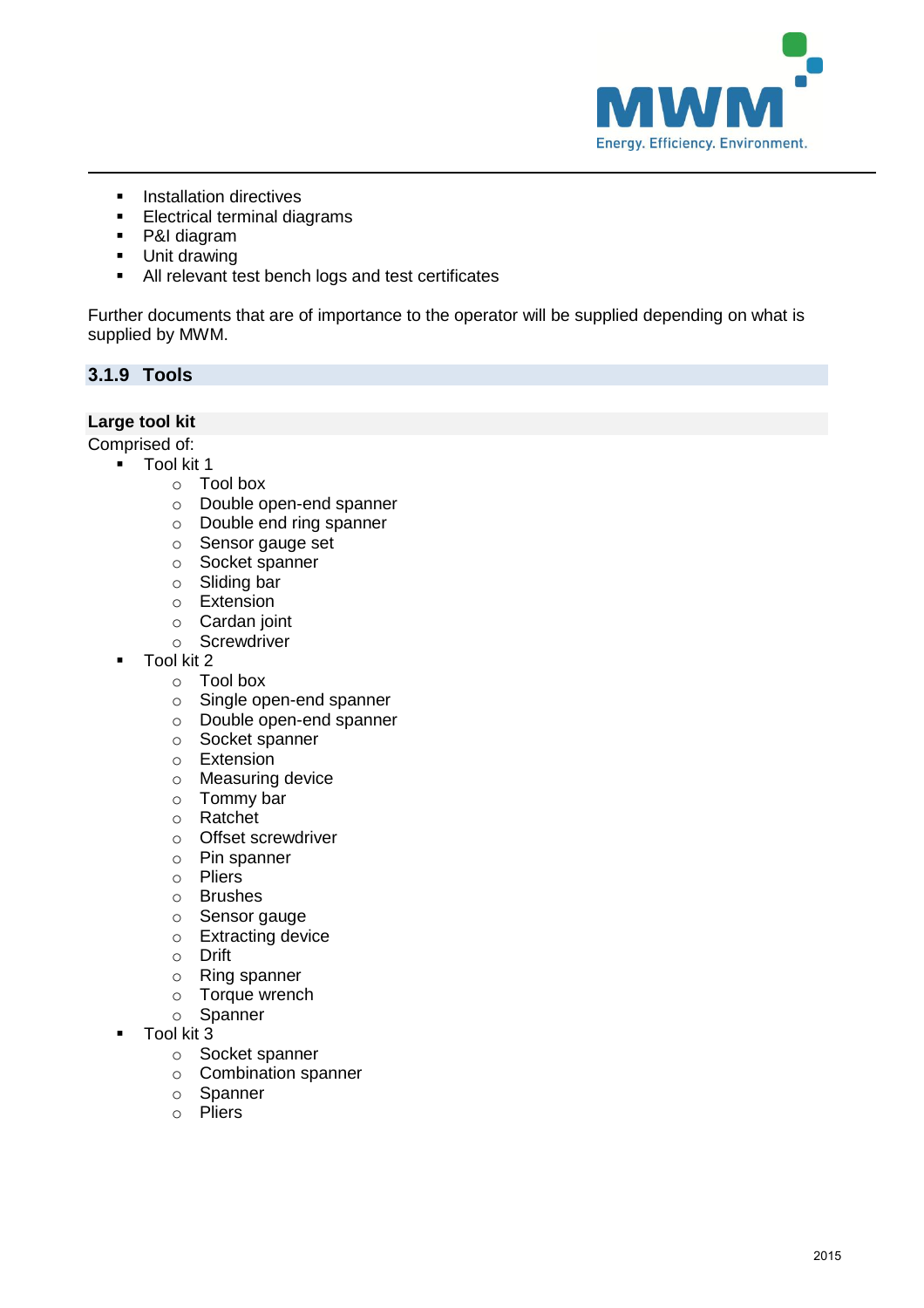

## **3.2. Plant components**

The following components in chapter 6.2 are included in the delivery and are supplied "loose". Installation for these parts and any wiring necessary must be performed by the customer, unless MWM has included the installation and wiring for said components in this offer.

## **3.2.3 Heat recovery**

Note for the following description:

The technical data given for components consists partially of design data in which reserves are being considered. As such, this data may vary from the data in the unit data sheets.

## **3.2.3.1 Intercooling system (GK)**

In the intercooling system, the fuel gas mixture loses the heat generated during its compression in the exhaust turbocharger in a specially-designed heat exchanger. Due to the lower temperature level, the heat recovery takes place in a separate low temperature (LT) cooling circuit.

Components supplied for the intercooling system:

#### **Safety valve (GK)**

Membrane safety valve with valve seat that precedes the membrane and is separated from it; can be ventilated by turning the handle.

Housing is made from pressed and red brass made from GD-Zn/pressed brass/cast brass, interior parts are made from Ms 58. The membrane and seal are made from high temperature and age-resistant rubbery-elastic plastic, springs are made from corrosion protected spring steel wire.

Mounting position Main axle vertical, inlet connectors at the bottom Maximum response pressure 3.0 bar

## **Ventilation valve (GK)**

Floating ventilator in pressed-brass design with red brass effect, the cut-off device and the associated cut-off valve are ready sealed in.

| Maximum temperature | 120 |     |
|---------------------|-----|-----|
| Maximum pressure    |     | bar |

## **Low water safety device (GK)**

Water level limiter with glass floats; a glandless device that magnetically transfers the floating action onto a microswitch Type of protection and the state of the state of the state of the state of the state of the state of the state of the state of the state of the state of the state of the state of the state of the state of the state of the Maximum operating overpressure 10 bar Maximum operating temperature 120 °C Mounting position Main axle vertical

## **Three-way control valve (GK)**

Three-way control valve with actuator, valve can be used as a distribution and mixing valve.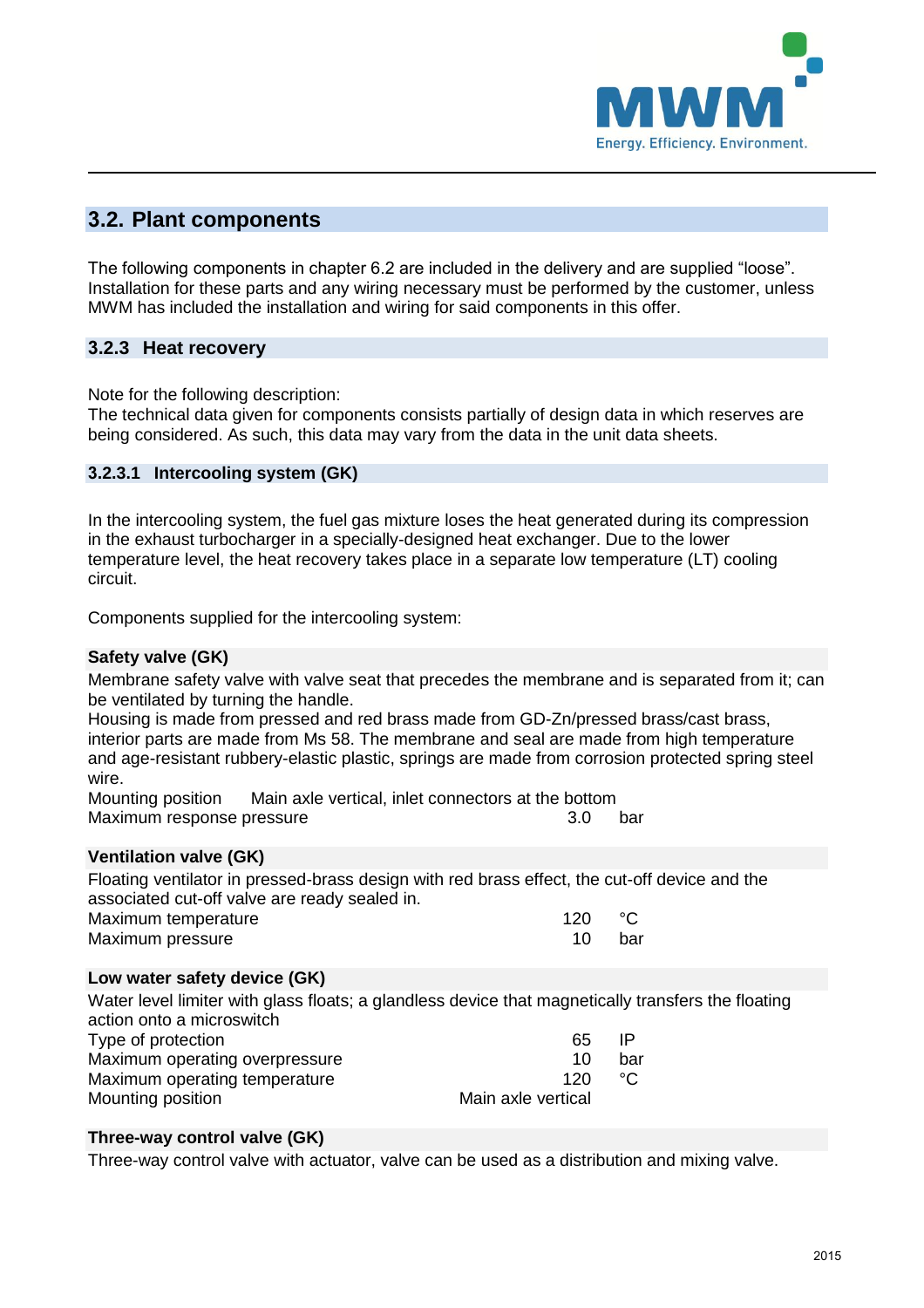

#### **Control valve**

Housing from EN-GJL-250, 3-way shape, spindle from 1.4021 Connection flanges 65 / 16 DN / PN

#### **Actuator**

Electric linear actuator, 5 kN, type of protection IP 65, mechanical stroke indicator, manual emergency override. Motor voltage / frequency  $230/50$  V / Hz

## **Differential pressure monitor with flow protection (GK)**

Differential pressure measuring and switching device with robust measuring device and damping reactor, measuring elements made from surface-treated steel 1.4310, with microswitch.<br>Measuring range<br> $\frac{0.1006}{\pi}$ Measuring range

| IVICASUIIIIU IAIIUC                                    | <b>0.0 U.O</b> | Ddi  |
|--------------------------------------------------------|----------------|------|
| Maximum static operating pressure                      | 10             | bar  |
| Maximum permitted medium temperature                   | 70.            | °೧   |
| Type of protection                                     | 54             | IP   |
| $\varnothing$ Pressure connector (compression fitting) | 12             | mm   |
| Differential pressure value (set)                      | 80             | mbar |
|                                                        |                |      |

#### **Temperature sensor**

Temperature sensor (PT 100 with transmitter) with separate screw-in protective cover made from stainless steel 1.4571 (Specially made for MWM), cap on connector head with clip fastening (can be opened without the use of tools), insertion pipe made from stainless steel 1.4571

## **3.2.3.2 Engine cooling water system (MK)**

The heat that is generated as a result of the gas engine's operation during the cylinder and lubrication cooling is channelled away over the engine cooling water circuit.

Components supplied for the engine water cooling system:

#### **Safety valve (MK)**

Membrane safety valve with valve seat that precedes the membrane and is separated from it. Housing made from pressed/red brass, the membrane and seal are made from high temperature and age-resistant rubbery-elastic plastic.

Mounting position Main axle vertical, inlet connectors at the bottom Maximum response pressure 3.0 bar

#### **Ventilation valve (MK)**

Floating ventilator in pressed brass design with red brass effect, the cut-off device and the associated cut-off valve are ready sealed in. Maximum temperature  $120 \text{ } °C$ 

| Maximum pressure | 10 bar |
|------------------|--------|
|                  |        |

## **Low water safety device (MK)**

| Water level limiter with glass floats; a glandless device that magnetically transfers the floating |     |     |
|----------------------------------------------------------------------------------------------------|-----|-----|
| action onto a microswitch                                                                          |     |     |
| Type of protection                                                                                 | 65. | ΙP  |
| Maximum operating overpressure                                                                     | 10  | bar |
| Maximum operating temperature                                                                      | 120 | ್∴  |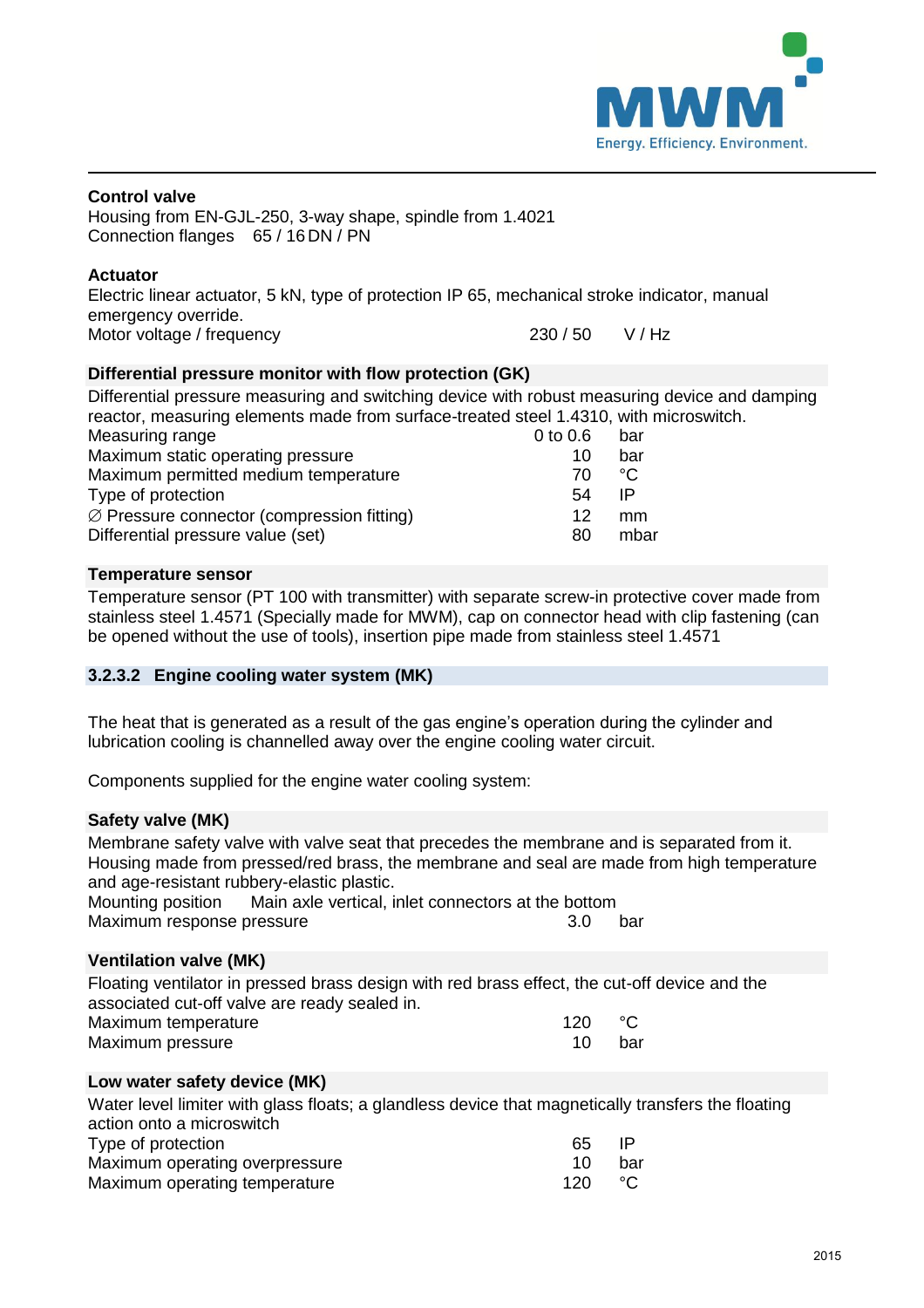

| <b>INIUUITIUITY PUSITIUIT</b>                                                                 | וואומווו מגוט עטונוטמו |     |  |
|-----------------------------------------------------------------------------------------------|------------------------|-----|--|
| Differential pressure monitor with flow protection (MK)                                       |                        |     |  |
| Differential pressure measuring and switching device with robust measuring device and damping |                        |     |  |
| reactor, measuring elements made from surface-treated steel 1.4310, with microswitch.         |                        |     |  |
| Measuring range                                                                               | $0$ to $0.6$           | bar |  |
| Maximum static operating pressure                                                             | 10                     | bar |  |
| Type of protection                                                                            | 54                     | IP  |  |
| $\varnothing$ Pressure connector (compression fitting)                                        | 12                     | mm  |  |

Mounting position Main axle vertical

Differential pressure value (set) 80 mbar

## **Electrical preheating of the cooling water**

Electrical preheating to ensure that the engine can be heated up and kept warm when it is idle. Designed as a container with welded on ends, equipped with heating elements, should be built into the engine cooling water circuit in accordance with the P&I diagram. Heating output 9 kW<br>Voltage 9 kW<br>400 V Voltage 400 V

## **3.2.3.3 Heating circuit system (HK)**

#### **Three-way valve DN 100/ PN16, 230 V included**

To recover the heat generated by the engine (engine cooling water heat), it is transferred into the heating circuit system.

Components supplied for the heating circuit system:

#### **Temperature sensor**

1 x Temperature sensor (PT 100 with transmitter) with separate screw-in protective cover made from stainless steel 1.4571 (Specially made for MWM), cap on connector head with clip fastening (can be opened without the use of tools), insertion pipe made from stainless steel 1.4571

#### **Differential pressure monitor with flow protection (HK)**

Tested differential pressure measuring and switching device with robust measuring device and damping reactor, measuring elements made from surface-treated steel 1.4310, with neutral adjustment and microswitch.

| Measuring range                                        | 0 to 1 | bar |
|--------------------------------------------------------|--------|-----|
| Maximum static operating pressure                      | 10     | bar |
| Maximum permitted medium temperature                   | 85     | ಿ೧  |
| Type of protection                                     | 54     | IP  |
| $\varnothing$ Pressure connector (compression fitting) | 12     | mm  |

## **3.2.3.4 Dump cooling system (NK)**

The dump cooling circuit channels the excess or unused heat from the unit into the surrounding environment. The heat is extracted from the cooling circuit and is then channelled directly into the dump cooling circuit. A radiator transfers this heat to the surrounding environment.

Components supplied for the dump cooling system: **Ventilation valve (NK)**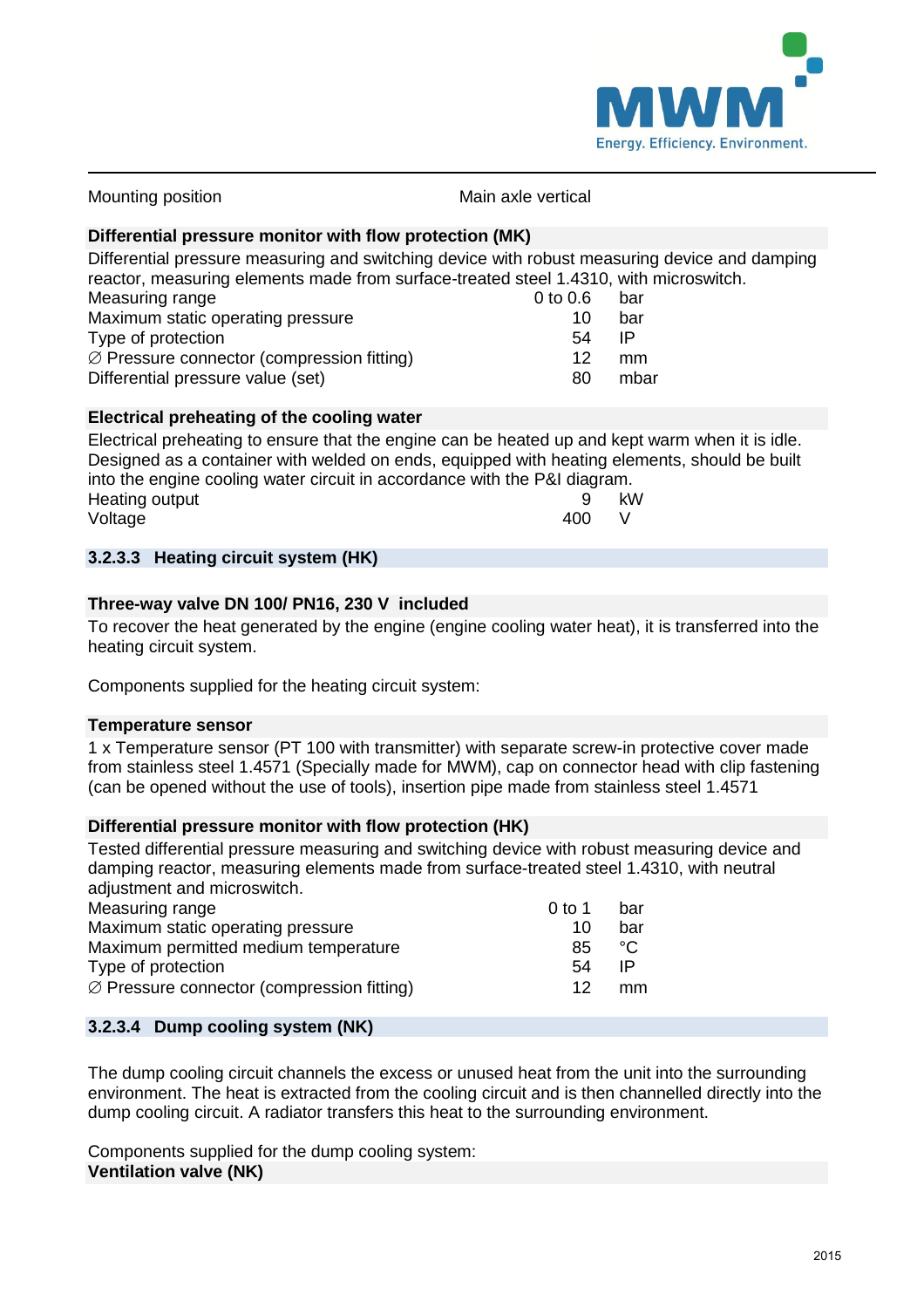

| Floating ventilator in pressed-brass design with red brass effect, the cut-off device and the |         |     |
|-----------------------------------------------------------------------------------------------|---------|-----|
| associated cut-off valve are ready sealed in.                                                 |         |     |
| Maximum temperature                                                                           | 120 °C. |     |
| Maximum pressure                                                                              | 10.     | har |

#### **Low water safety device (NK)**

Water level limiter with glass floats; a glandless device that magnetically transfers the floating action onto a microswitch.

| Type of protection             | 65                 | IP  |
|--------------------------------|--------------------|-----|
| Maximum operating overpressure | 10                 | bar |
| Maximum operating temperature  | 120                | ்∩் |
| Mounting position              | Main axle vertical |     |

#### **3 way valve (NK)**

Three-way control valve with actuator, valve can be used as a distribution and mixing valve.

#### **Control valve**

Housing from EN-GJL-250, 3-way shape, spindle from 1.4021<br>Connection flanges 100/16 DN/PN Connection flanges 100 / 16

#### **Actuator**

Electric linear actuator, 5 kN, type of protection IP 65, mechanical stroke indicator, manual emergency override. Motor voltage / frequency  $230 / 50$  V / Hz

#### **Temperature sensor**

Temperature sensor (PT 100 with transmitter) with separate screw-in protective cover made from stainless steel 1.4571 (Specially made for MWM), cap on connector head with clip fastening (can be opened without the use of tools), insertion pipe made from stainless steel 1.4571

## **3.2.4 Exhaust system**

#### **Exhaust counter pressure monitor**

Pressure sensor to monitor the maximum permitted exhaust counter pressure after the engine. To be installed into the exhaust line after the engine (turbocharger) and before the oxidation catalytic converter or exhaust silencer.

Membrane pressure monitor, silicon-free with microswitch, membrane: NBR; housing: glass-fibre reinforced plastic, bottom piece of the housing: AlSi – die casting.

Supplied with a protective pipe that is approx. 400 mm long.

| Switching range    |  | $0.5$ to 500 mbar |  |
|--------------------|--|-------------------|--|
| Type of protection |  | 54 IP             |  |

#### **Thermocouple NiCr-Ni after catalyst included**

#### **Thermocouple NiCr-Ni exhaust gas included**